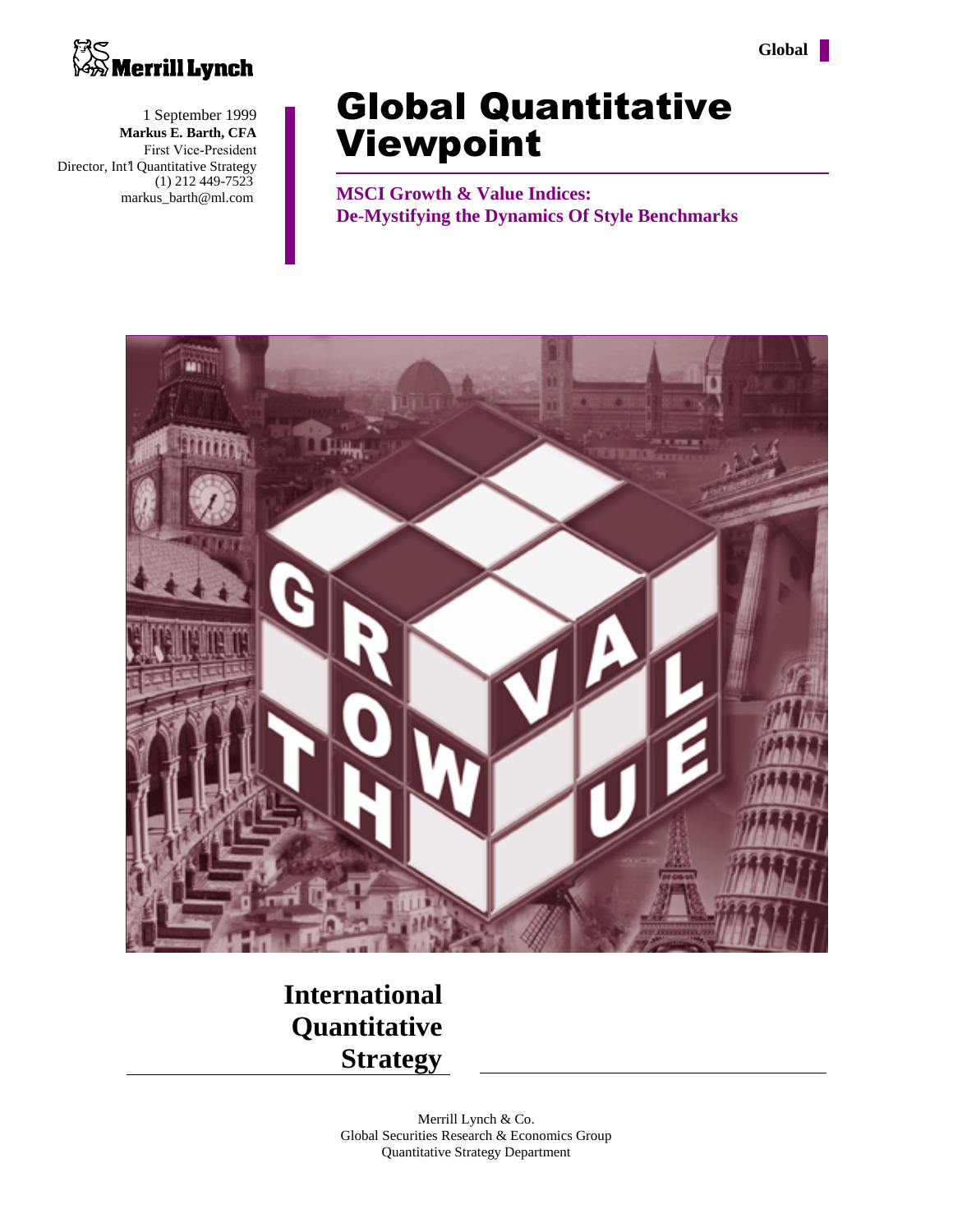# **Executive Summary**

Although there has always been some uncertainty as to the construction methodology of the MSCI Growth and Value Indices, the basic framework for their construction follows the precedent set by the Barra/S&P Growth and Value indices established in the US years ago. We find many shortcomings in the MSCI methodology.

- **1. High Price-to-Book does not equal Growth!** Time and time again, there are examples of expensive stocks that do not demonstrate superior earnings growth and yet this methodology makes the implicit assumption that expensive *equals* growth. *We feel that to identify Growth stocks, one must utilize an EPS growth measure. This seems logical to us, and yet the old method prevails in the world's growth benchmark indices.* The Merrill Lynch Growth portfolios are constructed on an equal-weighted basis by selecting the top quintile (highest 20% of the stocks in the market index by greatest EPS Momentum.)
- **2. The cheapest "half" of the market has** *too* **much valuation dispersion to truly reflect a "value" portfolio.** As our analysis will demonstrate, the MSCI Value indices have a rather broad range of price-to-book value ratios. As this valuation dispersion widens, the "valuation" factor becomes less of a factor in classifying the value index.
- **3. All of the stocks in the market should not be classified as** *either* **Growth or Value!** By "forcing" every stock in the index into either a Growth or Value profile, we clutter each index with stocks that simply do not behave as "true" Growth or Value stocks do. *It is our contention that more suitable style indices should reflect the desired style factor in as concentrated and "pure" a manner as possible in order to eliminate the likelihood of misleading information from other factors present in the portfolio. For this reason, the Merrill Lynch Growth and Value indices do not contain all of the stocks in the local market index.*
- **4. Cumulative capitalisation weighting does not build "fair" indices.** Unlike the MSCI benchmarks, we do *not* select the top quintile based on cumulative market capitalisation. In markets where there are less than one hundred stocks and a small portion of those stocks comprise the majority of the market's total capitalisation, there is the risk that one or two extremely large companies are the entire Growth or Value index!
- **5. We rebalance our Style Portfolios on a monthly basis.** Rather than arbitrarily deciding when to reexamine the portfolios, we have chosen to rebalance at the end of each month. Detailed turnover analysis suggests that even though we reconstruct the portfolios every month, in most cases there is manageable turnover.
- **6.** It is interesting to note that as we expected, our Value indices tended to track the MSCI indices much more so than did our Growth indices. **We believe that the key to explaining this phenomenon lies with the fact the MSCI uses High Price-to-Book Value to choose growth stocks while we utilize actual EPS growth rates.** In the Appendix, there is a list of the current Merrill Lynch Pan-European Value and Growth Portfolios.
- **7.** After all of the excitement and anticipation of a unified European Equity market following the introduction of the common currency in January, our work still does not suggest that we have harmonized equity markets yet. **Interest rates may be the same across markets but their impact on local economies, corporate profits and growth versus value has been somewhat inconsistent with a harmonized Europe.**
- **8.** The trend towards including the United Kingdom into the Eurozone stock market suggests the potential for introducing additional confusion on the part of investors who subscribe to this theory. **The UK economy is not particularly tied to the Eurozone economy and more importantly, the differing currencies and term structure of interest rates will tend to wreak havoc on growth or value investors as they attempt to select stocks across these borders.**
- **9.** We have noticed that style performance in each of the major Eurozone markets has tracked rather closely since the inception of EMU. We do not believe that this trend is justified by the economic and earnings data that is currently out there. We do believe that it may be partially due to the tremendous amount of European investment capital that has adopted a European Sector perspective. **However, unless the economic data and earnings from each of these markets begin to actually converge (unlikely in our near-term view), we would expect to see style performance begin to correct as investors are faced with the reality of an unsynchronized Eurozone.**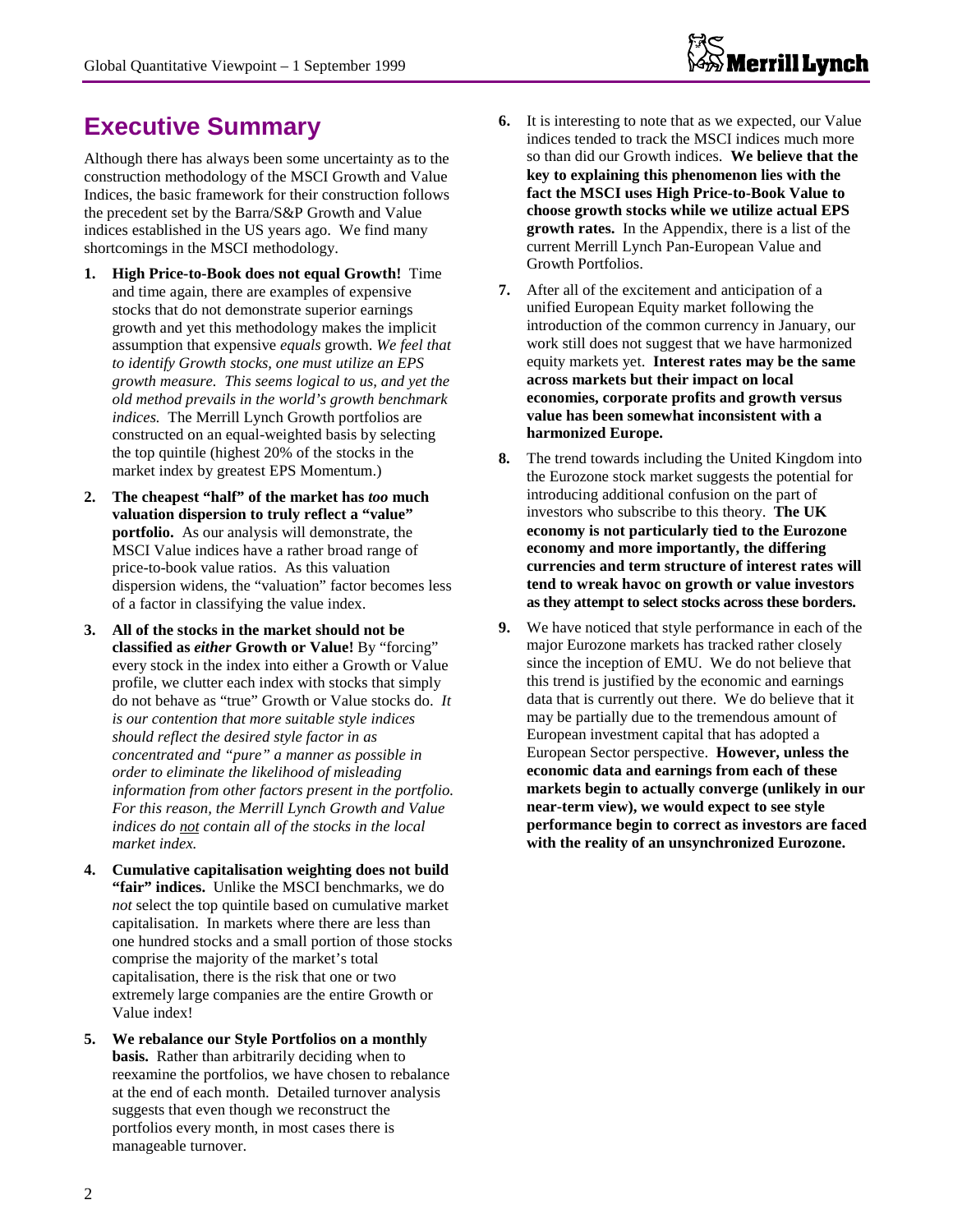# **CONTENTS**

| ■ Section                              |    |                                                     | Page             |
|----------------------------------------|----|-----------------------------------------------------|------------------|
| <b>Executive Summary</b>               |    |                                                     | $\boldsymbol{2}$ |
| <b>Overview</b>                        | 1. |                                                     | 4                |
| <b>Methodology &amp; Theory</b>        | 2. |                                                     | 5                |
| <b>Investment Implications</b>         |    |                                                     | $\bf{8}$         |
| <b>Growth &amp; Value Index Charts</b> |    | 3. Pan-European Growth & Value                      | 10               |
|                                        |    | Europe (excluding the UK) Growth & Value            | 11               |
|                                        |    | <b>EMU</b> Growth & Value                           | 12               |
|                                        |    | France Growth & Value                               | 13               |
|                                        |    | Germany Growth & Value                              | 14               |
|                                        |    | Italy Growth & Value                                | 15               |
|                                        |    | The Netherlands Growth & Value                      | 16               |
|                                        |    | Spain Growth & Value                                | 17               |
|                                        |    | Switzerland Growth & Value                          | 18               |
|                                        |    | United Kingdom Growth & Value                       | 19               |
| <b>Appendix</b>                        |    | Current Merrill Lynch Pan European Growth Portfolio | 20               |
|                                        |    | Current Merrill Lynch Pan European Value Portfolio  | 21               |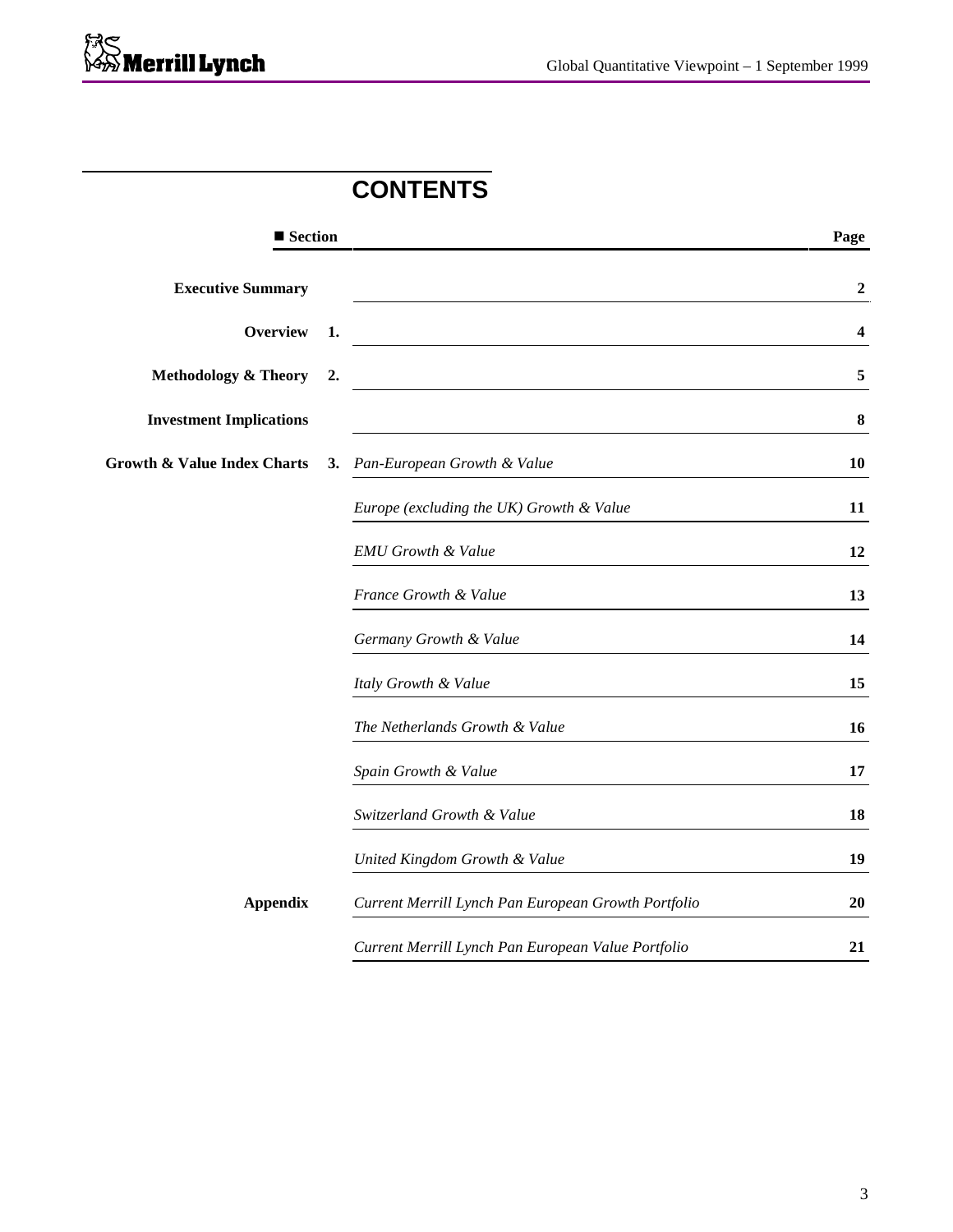# **1. Overview**

Over the years we have been very vocal about the use of standard "Growth" and "Value" benchmark indices. We have consistently believed that in most cases, these indices do not truly represent the investment style they claim to emulate. Fund managers may have had much difficulty in explaining their relative performance using these benchmarks. They may also have been misled as to what is really going on in the market based upon the behavior of these style benchmarks. It is our goal to fully dissect the existing Growth & Value benchmarks in Europe and to propose a set of portfolios (using *our* methodology) that have historically provided consistent outperformance in each of their styles (growth and value.) In particular, our work suggests the following:

- **Growth & Value are NOT mutually exclusive**. There are expensive stocks that may not possess earnings growth as there are also relatively inexpensive stocks that *do* possess earnings growth. In fact, we find there to be four basic types of stocks:
	- 1. **Inexpensive** *With* **Growth** 3. **Inexpensive** *Without* **Growth**
	- 2. **Expensive** *With* **Growth** 4. **Expensive** *Without* **Growth**
- **Growth should NOT be defined in terms of a stock's price-to-book value**. Measuring two very different characteristics (valuation and earnings growth) using only one measure does not provide an optimal means of identifying Growth stocks. Just because a stock is expensive does not always suggest that there is better than market earnings growth. More importantly, there is no direct mathematical relationship between how expensive a stock may be and how fast its earnings are growing.
- **If growth & value are not mutually exclusive then a style benchmark consisting of** *all* **stocks in the market does not make sense!** In our view, the methodology of dividing the market in half by capitalization and then assigning stocks into either a value index (lower half by price-to-book value) or a growth index (upper half by highest price-to-book value) suggests that ALL stocks in the market are either "growth" stocks or "value" stocks. This is simply not the case.
- **Growth and value relative performance is primarily driven by the corporate profits cycle. European corporate profits cycles are not currently synchronised. Therefore, growth and value relative performance should also not be synchronized across Europe.** As the charts will indicate, historically, there have been markets where growth outperformed value while in other markets, the opposite relationship was occurring. It is our premise that until the European profits cycle becomes more synchronised, this phenomenon will continue.
- *Diversification using style portfolios significantly reduces portfolio risk more so than by simply diversifying at the market index level.*
- If price-to-book value is used to determine a stock's "value", then cross**border valuation comparisons only make sense if the accounting systems in each market follow the same regulations.** Although we sympathise with those who would try to determine whether or not German stocks are more expensive than French stocks, we have always maintained that this is an extremely difficult exercise.

*The purpose of this report is to provide investors with a better understanding of the existing MSCI Pan-European growth and value benchmarks. By understanding the benchmarks and their shortcomings, investors may be better equipped to provide their clients with improved relative performance. At the same time, we hope to demonstrate that our simple growth and value portfolios offer an investment vehicle that does, in fact capture the desired style.*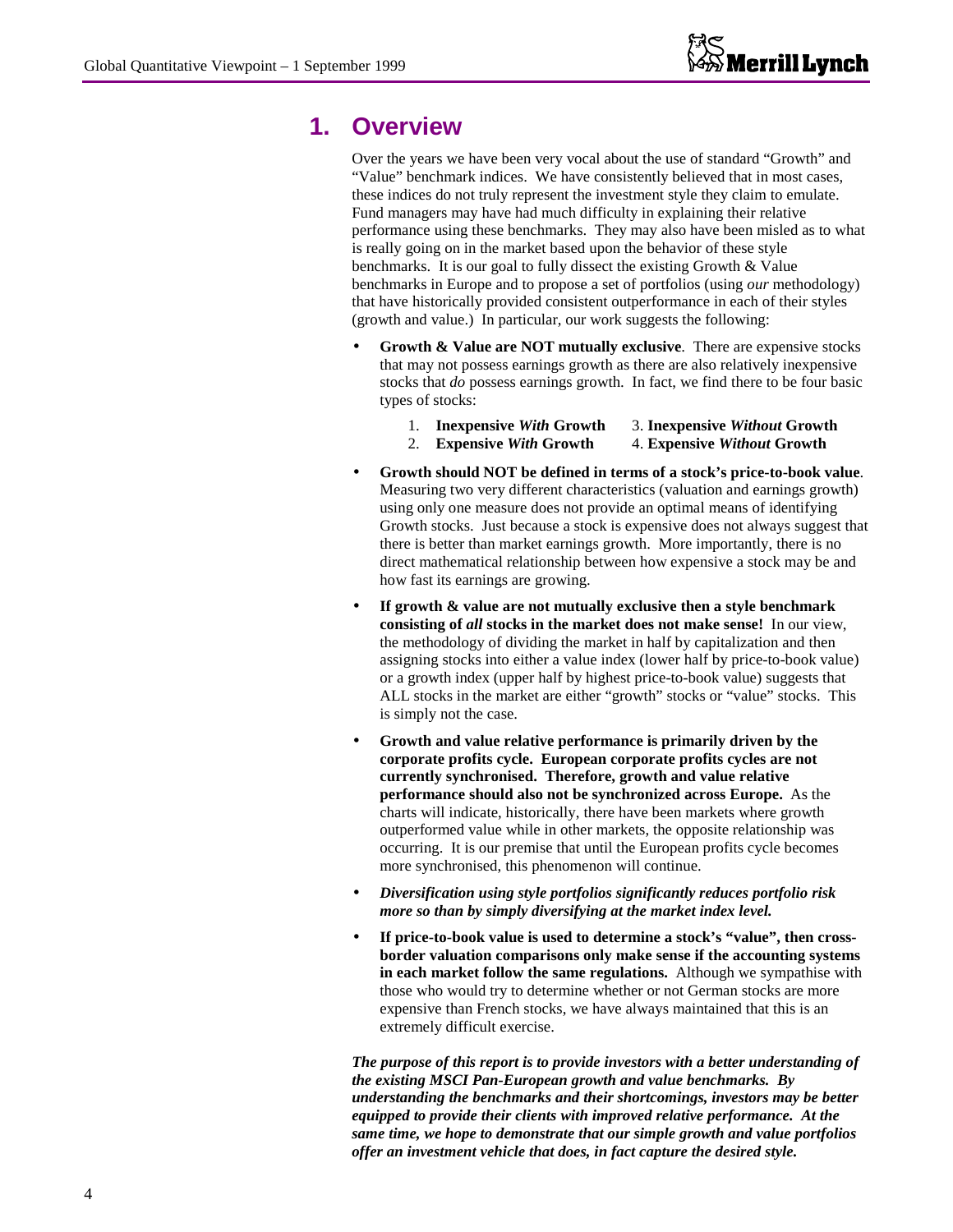# **2. Methodology & Theory**

### **The MSCI Growth & Value Indices**

Although there has always been some uncertainty as to the construction methodology of the MSCI Growth and Value Indices, the basic framework for their construction follows the precedent set by the Barra/S&P Growth and Value indices established in the US years ago. Basically, all of the stocks in the local market index are sorted in ascending order by price-to-book value. The top half of the companies by market capitalization (i.e., the companies with the lowest P/BV) comprise the Value Benchmark while the remaining companies (those with higher P/BVs) comprise the Growth benchmark. While constructing such an index may appear logical at the outset, we find many shortcomings in this methodology.

- **1. High Price-to-Book does not equal Growth!** Time and time again, there are examples of expensive stocks that do not demonstrate superior earnings growth and yet this methodology makes the implicit assumption that expensive *equals* growth. Although many stocks with above average EPS growth rates *do* in fact sell at a premium, there is no linear relationship between the magnitude of EPS growth and the relative multiple on the stock. Therefore, the most expensive stock is *not* necessarily the fastest growing stock. The fault in this methodology lies in the assumption that the valuation of a stock clearly delineates its growth rate. It does not*. We feel that to identify Growth stocks, one must utilize an EPS growth measure. This seems logical to us, and yet the old method prevails in the world's growth benchmark indices. The Merrill Lynch Growth Portfolios are constructed by sorting the market index in descending order based upon each company's EPS growth rate.* The portfolios are constructed on an equalweighted basis by selecting the top quintile (highest 20% of the stocks in the market index by greatest EPS Momentum.)
- **2. The cheapest "half" of the market has** *too* **much valuation dispersion to truly reflect a "value" portfolio.** As our analysis will demonstrate, the MSCI Value indices have a rather broad range of price-to-book value ratios. As this valuation dispersion widens, the "valuation" factor becomes less of a factor in classifying the value index.
- **3. All of the stocks in the market should not be classified as** *either* **Growth or Value!** As we suggested in our first bullet comment on the previous page, there are many stocks in a given index that do not fall clearly into either category. By "forcing" every stock in the index into either a Growth or Value profile, we clutter each index with stocks that simply do not behave as "true" Growth or Value stocks do. This cluttering effect causes the index to sometimes mislead the investment community into believing that one style is in fact outperforming another, when there may be other factors affecting performance. *It is our contention that more suitable style indices should reflect the desired style factor in as concentrated and "pure" a manner as possible in order to eliminate the likelihood of misleading information from other factors present in the portfolio. For this reason, the Merrill Lynch Growth and Value indices do not contain all of the stocks in the local market index.*
- **4. Cumulative capitalisation weighting does not build "fair" indices.** Unlike the MSCI benchmarks, we do *not* select the top quintile based on cumulative market capitalisation. In markets where there are less than hundred stocks and a small portion of those stocks comprise the majority of the market's total capitalisation, there is the risk that one or two extremely large companies are the entire Growth or Value index! Consider companies such as Nokia, Royal Dutch, Deutsche Telekom, France Telcom and Ericsson. In their respective markets they can meaningfully dominate the index performance. To us, this does not help to explain the performance of value stocks or growth stocks.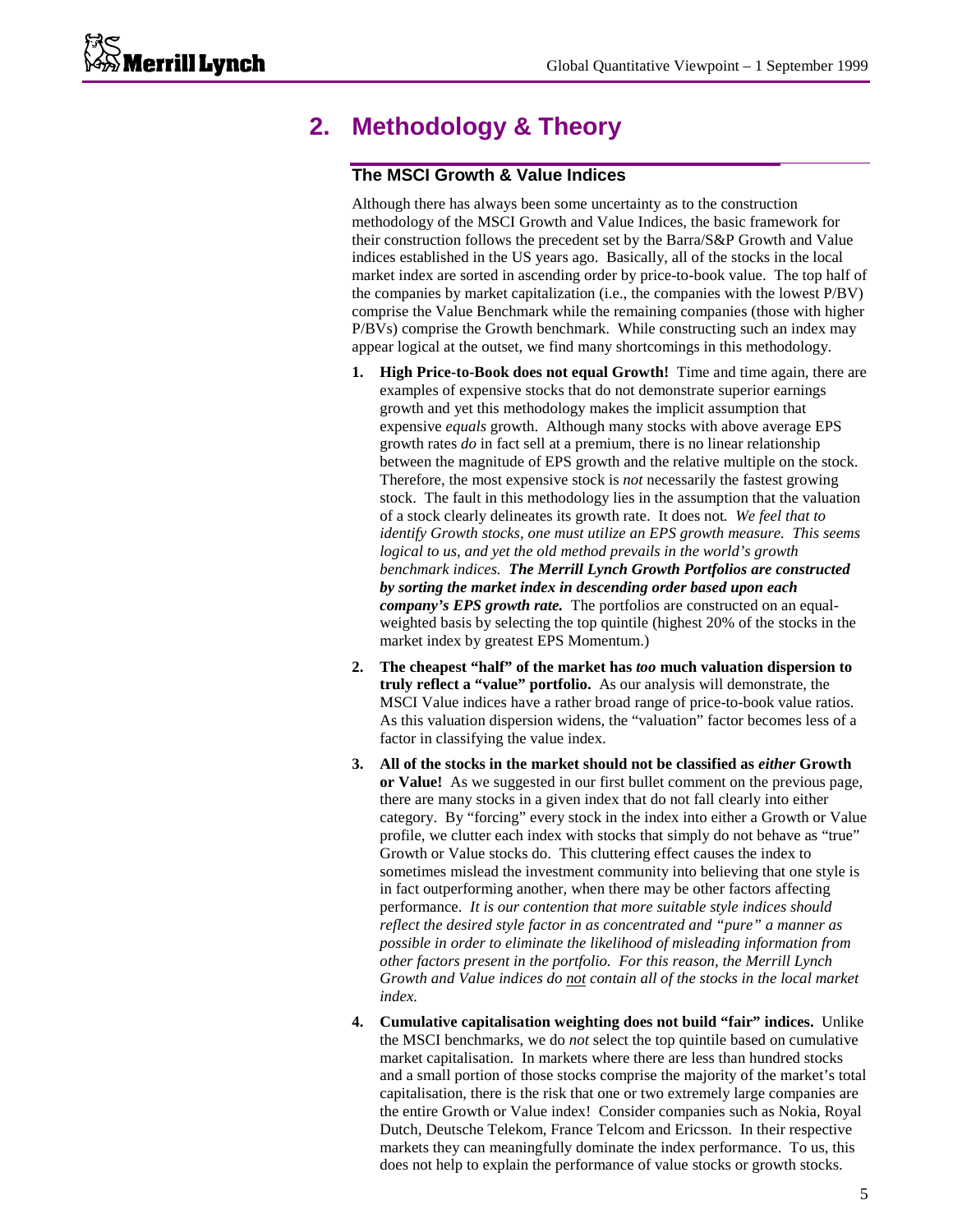The Merrill Lynch Value and Growth Portfolios **are not** constructed in this manner. They are constructed on an equal-weighted basis by selecting the top quintile (lowest 20% of the stocks in the market index by price-to-book value.) For example, if there are 100 stocks in the index, we select the 20 with the lowest price-to-book value. It is that simple and yet our work suggests that these portfolios are far superior in identifying the performance of growth and value stocks in the market.

**5. We rebalance our Style Portfolios on a monthly basis.** Rather than arbitrarily deciding when to reexamine the portfolios, we have chosen to rebalance at the end of each month. Detailed turnover analysis suggests that even though we reconstruct the portfolios every month, in most cases there is manageable turnover. Much of the turnover in the value portfolios is due to significant outperformance by a few stocks. Naturally, as these stocks become much more expensive, they are no longer characterised as "value". The other major source of turnover in the value portfolios arises when the new book values are reported. Fortunately, this has little impact in the aggregate because book values do not tend to change dramatically from year to year (although of course there are exceptions). **On average, the value portfolios turnover has been approximately 80-100% per year since 1989**. The Merrill Lynch Growth portfolio turnover is slightly larger than in the Value portfolios although it occurs less often during the year. Since most company earnings are only updated semiannually, the EPS growth rates do not really change until the latest interim EPS reports come into the database. **On average, the Merrill Lynch Growth portfolio turnover has been approximately 100% per year.** We believe that the turnover impact on performance going forward will be less of a factor as trading costs continue to decline in Europe. Additionally, we believe that **as long as managers can build an alpha that exceeds the trading costs, net results should not be meaningfully impacted**.

### **Interpreting the Charts**

The charts on the following pages highlight the excess return of the Merrill Lynch Growth and Value portfolios against the MSCI style indices for the major European markets. Each page consists of three charts. The top chart shows the excess return of the Merrill Lynch Value Index versus the local market index (the maroon solid line) while the dotted line indicates the relative excess return of the MSCI Value index for the same market or region. The middle chart provides the same information but for the Merrill Lynch and MSCI Growth indices. Finally, the chart on the bottom highlights the relative performance of growth versus value using the MSCI and the Merrill Lynch Growth and Value indices.

The tables to the left of the top two charts on each page highlight key information about the indices themselves. For the Growth portfolios, we provide the highest, lowest and simple average EPS growth rates for the stocks within the portfolio. **Comparison of the range and average EPS growth rates in the MSCI Growth Index versus the Merrill Lynch Growth portfolio clearly indicates that the MSCI Growth Index contains stocks with below average EPS growth. Conversely, the Merrill Lynch Growth portfolios have a much greater concentration of stocks with superior EPS growth rates.** Additionally, we highlight the number of stocks in each portfolio as well as the correlation between the MSCI and Merrill Lynch indices. Finally, the annualized excess return and standard deviation of returns (risk) is provided over the last ten (8812 – 9907) and three  $(9607 - 9907)$  years.

The tables to the left of the Value Index charts (middle of the page) provide the high, low and average price-to-book value for the MSCI and Merrill Lynch Value Indices. **Clearly, the MSCI Value indices contain some relatively expensive stocks while the dispersion of price-to-book value ratios within the Merrill Lynch Value portfolios is considerably narrower and therefore more indicative of a true low P/BV basket**.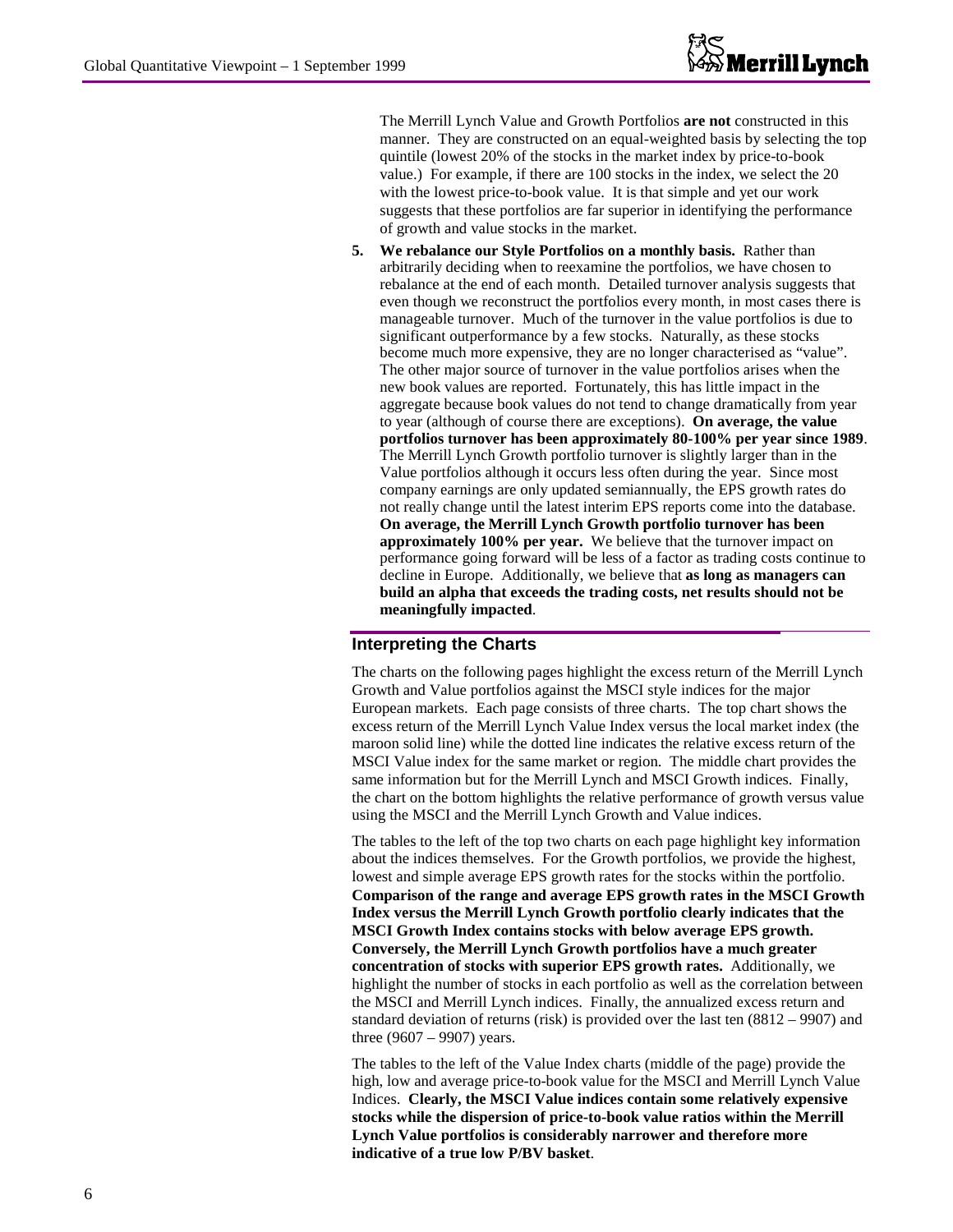### **Anomalies In the MSCI Indices**

The table below highlights some of the companies that are currently in the MSCI Growth index that do not (in our view) belong in a Growth Benchmark. They are there because of their above average price-to-book value even though they have *negative* earnings growth. It should also be noted that some of these stocks have considerably large weightings in the index and therefore significantly impact the performance of the index. Together, they comprise nearly 10% of the MSCI Europe Growth Benchmark!

|                           |                    |             | <b>EPS</b>      |
|---------------------------|--------------------|-------------|-----------------|
| <b>Company Name</b>       | Country            | Price /Book | <b>Momentum</b> |
| <b>FRANCE TELECOM</b>     | France             | 4.5         | $-1%$           |
| <b>LLOYDS TSB GROUP</b>   | UK                 | 6.6         | $-3%$           |
| ERICSSON(LM)TEL           | Sweden             | 8.9         | $-7%$           |
| ALLIANZ AG                | Germany            | 6.3         | $-13%$          |
| SIEMENS AG                | Germany            | 3.3         | $-6%$           |
| UNILEVER NV               | <b>Netherlands</b> | 14.4        | $-38%$          |
| UNICREDITO ITALIAN        | Italy              | 3.6         | $-50%$          |
| KON KPN NV                | <b>Netherlands</b> | 3.6         | $-44%$          |
| <b>REUTERS GROUP</b>      | UK                 | 39.8        | $-6%$           |
| <b>BRITISH SKY BROADC</b> | UK                 | $-33.7$     | $-36%$          |

### **MSCI Growth Index Constituents With Negative Growth**

Source: Merrill Lynch Int'l Quantitative Strategy, MSCI

Note that there are some stocks in the MSCI Pan-European Growth Index that have lower price-to-book values than some of the stocks in the corresponding Value Index (Unicredito Italian and KON KPN NV). The explanation for this has to do with the methodology that MSCI uses to build the Pan-European Indices. They are first constructed at the market level and then combined at the MSCI Pan-European Total Market Index weightings. As we mentioned earlier, because of accounting differences and the way that companies handle book value, individual company valuations are not comparable in all cases. This explains why there can be low price-to-book values in a Growth Index. In principle, we have no argument with this methodology as we believe it is currently the only logical means by which to create regional indices.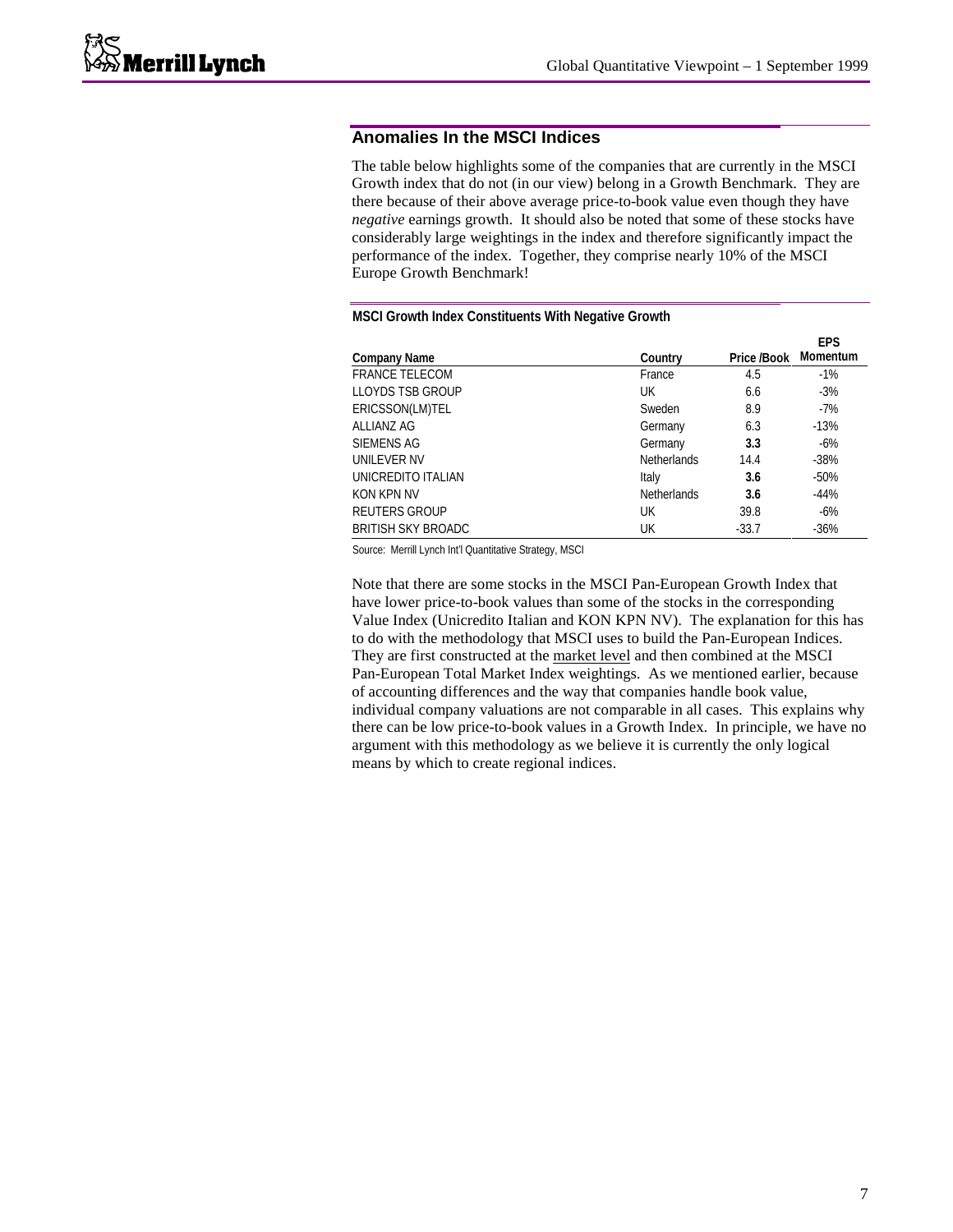The table below highlights some of the largest holdings in the MSCI Pan-European Value Index that also possess superlative EPS growth. Note also the range of P/BV from 0.9 to 5.5. This supports our argument that the MSCI Value Index contains companies that really aren't typical "value" stocks. However, these stocks only comprise about 3% of the MSCI Pan-European Value Index. Because of the lower relative weighting of these "non-value" stocks, there tends to be a higher degree of correlation to the Merrill Lynch Value Indices.

#### **MSCI Value Index Constituents With High Positive Growth**

|                           |             |             | <b>EPS</b>      |
|---------------------------|-------------|-------------|-----------------|
| <b>Company Name</b>       | Country     | Price /Book | <b>Momentum</b> |
| DAIMLERCHRYSLER AG        | Germany     | 2.3         | 76.9%           |
| <b>IMPREGILO SPA</b>      | Italy       | 0.9         | 145.6%          |
| <b>BARCLAYS</b>           | UК          | 3.6         | 22.2%           |
| ABB LTD                   | Switzerland | 5.5         | 153.5%          |
| <b>CREDIT SUISSE GRP</b>  | Switzerland | 3.5         | 672.8%          |
| <b>HALIFAX GROUP</b>      | UK          | 2.3         | 16.3%           |
| <b>BAYER HYPO-VEREINS</b> | Germany     | 2.1         | 40.4%           |
| <b>SUEZ LYONN EAUX</b>    | France      | 2.8         | 40.3%           |
| BG                        | UК          | 1.6         | 49.5%           |
| DRESDNER BANK AG          | Germany     | 2.3         | 17.5%           |

Source: Merrill Lynch Int'l Quantitative Strategy, MSCI

### **Implications for Fund Managers**

While we do not profess to have some magical ability to outperform the market, we are very confident in our ability to capture the relative performance of Growth and Value styles using our portfolios. As the charts on the following pages indicate, in most markets, the Merrill Lynch Growth and Value portfolios provide meaningfully greater returns than the MSCI Benchmarks. Analysis of the standard deviation of returns (risk) indicates that there has not been a significantly higher acceptance of risk in order to have achieved these returns in the past.

We do not mean to suggest that investors should simply buy and hold our style portfolios. We are merely attempting to show a basket of stocks that behaves in the same general manner. More importantly, we are trying to get managers to focus more on the salient characteristics of style performance and away from the misleading information that sometimes accompanies the traditional Growth and Value benchmarks.

It is interesting to note that as we expected, our Value indices tended to track the MSCI indices much more so than did our Growth indices. We believe that the key to explaining this phenomenon lies with the fact the MSCI uses High Price-to-Book Value to choose growth stocks while we utilize actual EPS growth rates. In the Appendix, there is a list of the current Merrill Lynch Pan-European Value and Growth Portfolios.

### **Implications For EMU: Euro-Phoria? The UK Too?**

After all of the excitement and anticipation of a unified European Equity market following the introduction of the common currency in January, our work still does not suggest that we have harmonized equity markets yet. Interest rates may be the same across markets but their impact on local economies, corporate profits and growth versus value has been somewhat inconsistent with a harmonized Europe. For example, year-to-date, the two largest Eurozone markets have had hugely different returns. France has already outperformed Germany by more than 10% in nine months. We still do not believe that the structural, economic, political and social differences between Eurozone countries have been reconciled to the point that would facilitate a common equity market. We continue to suggest that investors consider country risk to be as important as company risk.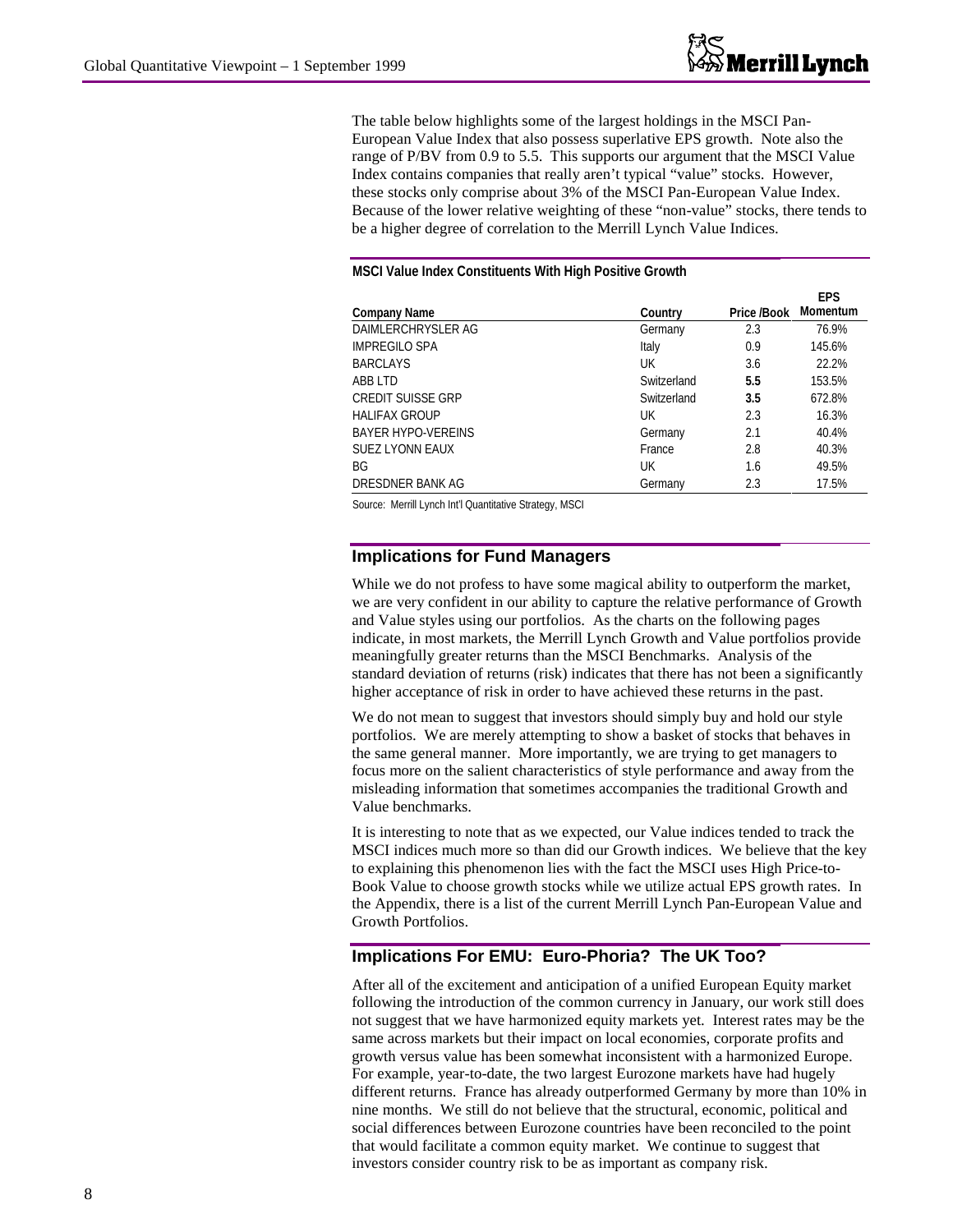The trend towards including the United Kingdom into the Eurozone stock market suggests the potential for introducing additional confusion on the part of investors who subscribe to this theory. The UK economy is not particularly tied to the Eurozone economy and more importantly, the differing currencies and term structure of interest rates will tend to wreak havoc on growth or value investors as they attempt to select stocks across these borders.

Having said that, we have noticed that style performance in each of the major Eurozone markets has tracked rather closely since the inception of EMU. We do not believe that this trend is justified by the economic and earnings data that is currently out there. We do believe that it may be partially due to the tremendous amount of European investment capital that has adopted a European Sector perspective. However, unless the economic data and earnings from each of these markets begins to actually converge (unlikely in our near-term view), we would expect to see style performance begin to correct as investors are faced with the reality of an unsynchronized Eurozone.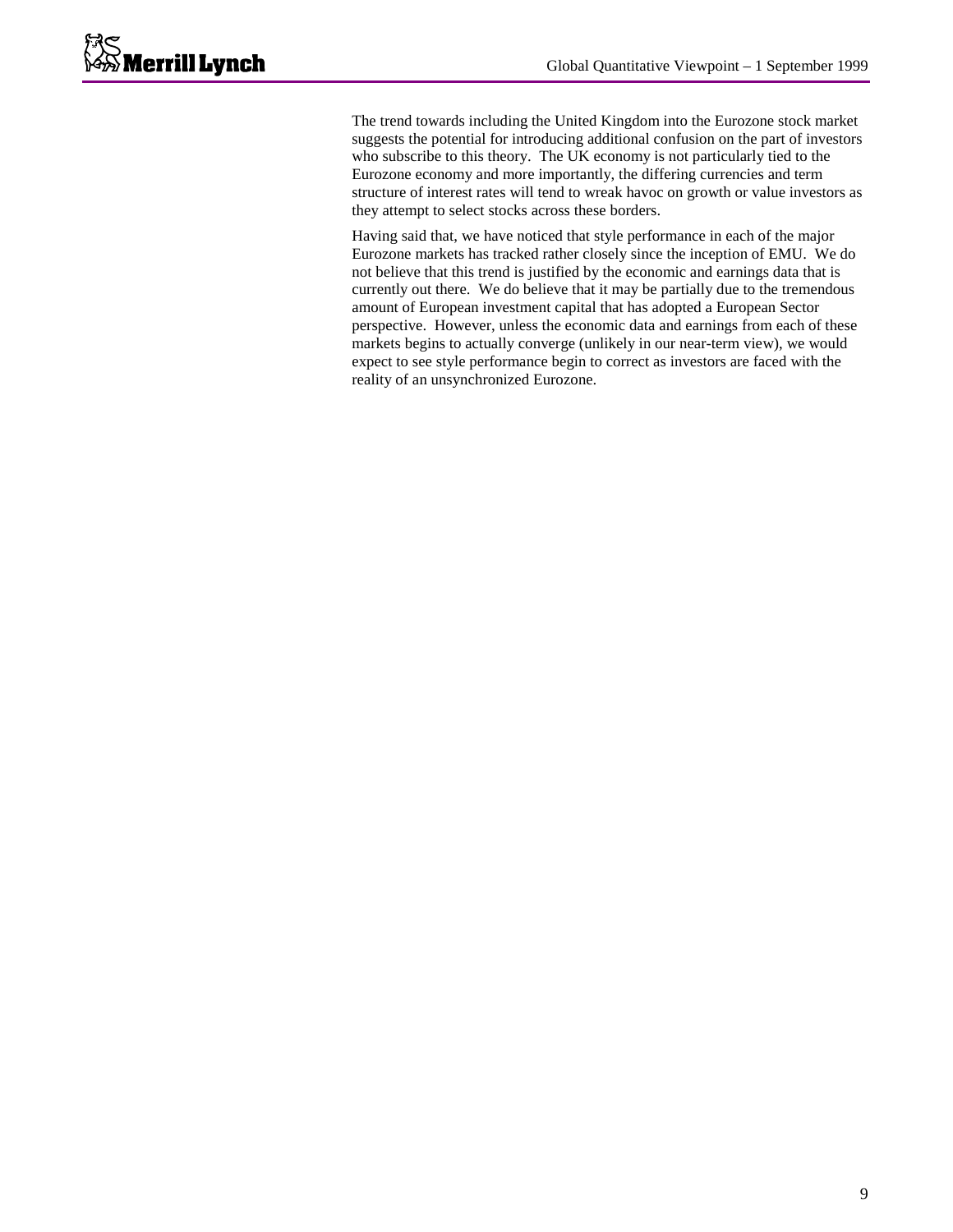# **Pan European Growth & Value Indices**

| <b>EPS Growth</b>                                   | MSCI                     | M/L                  |
|-----------------------------------------------------|--------------------------|----------------------|
| Low<br>High<br>Avg.                                 | $-1124%$<br>1251%<br>17% | 18%<br>1400%<br>150% |
| # of Stocks                                         | 155                      | 144                  |
| <b>Correlation:</b><br>8812 - 9907<br>$9607 - 9907$ | $-0.03$<br>$-0.35$       |                      |
| Annualized<br>Excess Ret.<br>Std. Dev.              | $-0.8%$<br>0.9%          | $2.4\%$<br>1.0%      |

9 0 9 5 100 105 110 115 120 125 130 135 8812 8912 9012 9112 9212 9312 9412 9512 9612 9712 9812 9912 G row th Index M S C I G row th Index

**Pan European Region: MSCI Growth Index vs. Merrill Lynch Growth Index**

|                                                     | MSCI               | M/L               |
|-----------------------------------------------------|--------------------|-------------------|
| Price / Book<br>Low<br>High<br>Avg.                 | 0.4<br>15.0<br>2.2 | 0.4<br>1.6<br>1.1 |
| # of Stocks                                         | 409                | 131               |
| <b>Correlation:</b><br>8812 - 9907<br>$9607 - 9907$ | 0.57<br>0.57       |                   |
| Annualized<br>Excess Ret.<br>Std. Dev.              | 0.9%<br>0.9%       | 2.2%<br>1.6%      |



Source: Merrill Lynch Int'l Quant Strategy, MSCI





Source: Merrill Lynch Int'l Quant Strategy, MSCI

\*Charts represent an index of excess return versus the local MSCI Index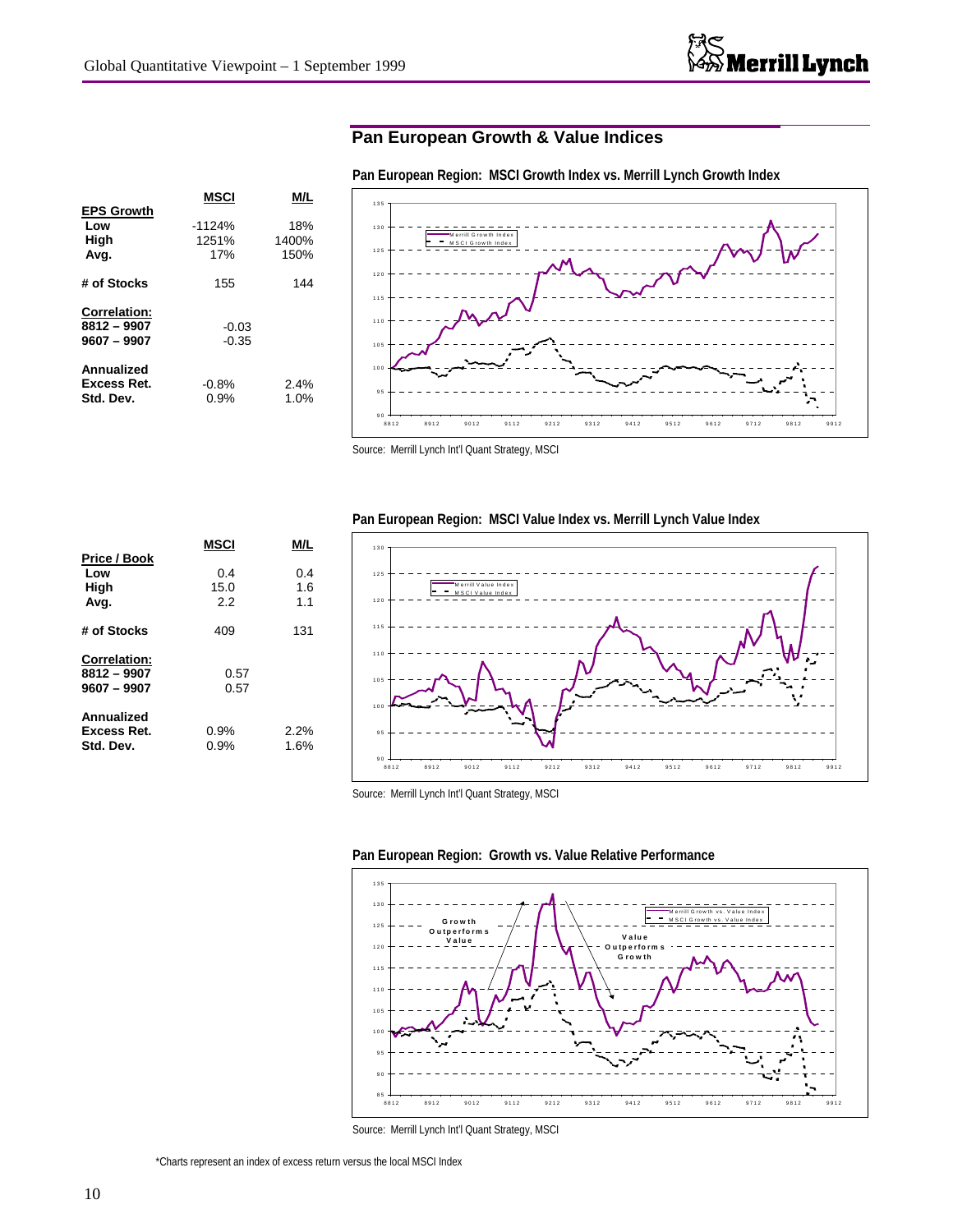# **Europe (ex UK) Growth & Value Indices**

|                                                     | MSCI                     | M/L                  |  |
|-----------------------------------------------------|--------------------------|----------------------|--|
| <b>EPS Growth</b><br>Low<br>High<br>Avg.            | $-1124%$<br>1251%<br>21% | 22%<br>1400%<br>168% |  |
| # of Stocks                                         | 123                      | 106                  |  |
| <b>Correlation:</b><br>8812 - 9907<br>$9607 - 9907$ | $-0.10$<br>$-0.35$       |                      |  |
| Annualized<br>Excess Ret.<br>Std. Dev.              | $-1.0%$<br>0.9%          | 2.6%<br>1.2%         |  |

100 110 120 130 140 M errill G ro w th Ind ex M S C I G row th Inde x

8812 8912 9012 9112 9212 9312 9412 9512 9612 9712 9812 9912

Source: Merrill Lynch Int'l Quant Strategy, MSCI

8 0

9 0

|                                                     | MSCI               | M/L               |
|-----------------------------------------------------|--------------------|-------------------|
| Price / Book<br>Low<br>High<br>Avg.                 | 0.4<br>15.0<br>2.2 | 0.4<br>1.6<br>1.1 |
| # of Stocks                                         | 315                | 97                |
| <b>Correlation:</b><br>8812 - 9907<br>$9607 - 9907$ | 0.51<br>0.45       |                   |
| Annualized<br>Excess Ret.<br>Std. Dev.              | 1.1%<br>0.9%       | 1.4%<br>1.8%      |

### **Europe (ex UK) Region: MSCI Value Index vs. Merrill Lynch Value Index**



Source: Merrill Lynch Int'l Quant Strategy, MSCI

### **Europe (ex UK) Region: Growth vs. Value Relative Performance**



Source: Merrill Lynch Int'l Quant Strategy, MSCI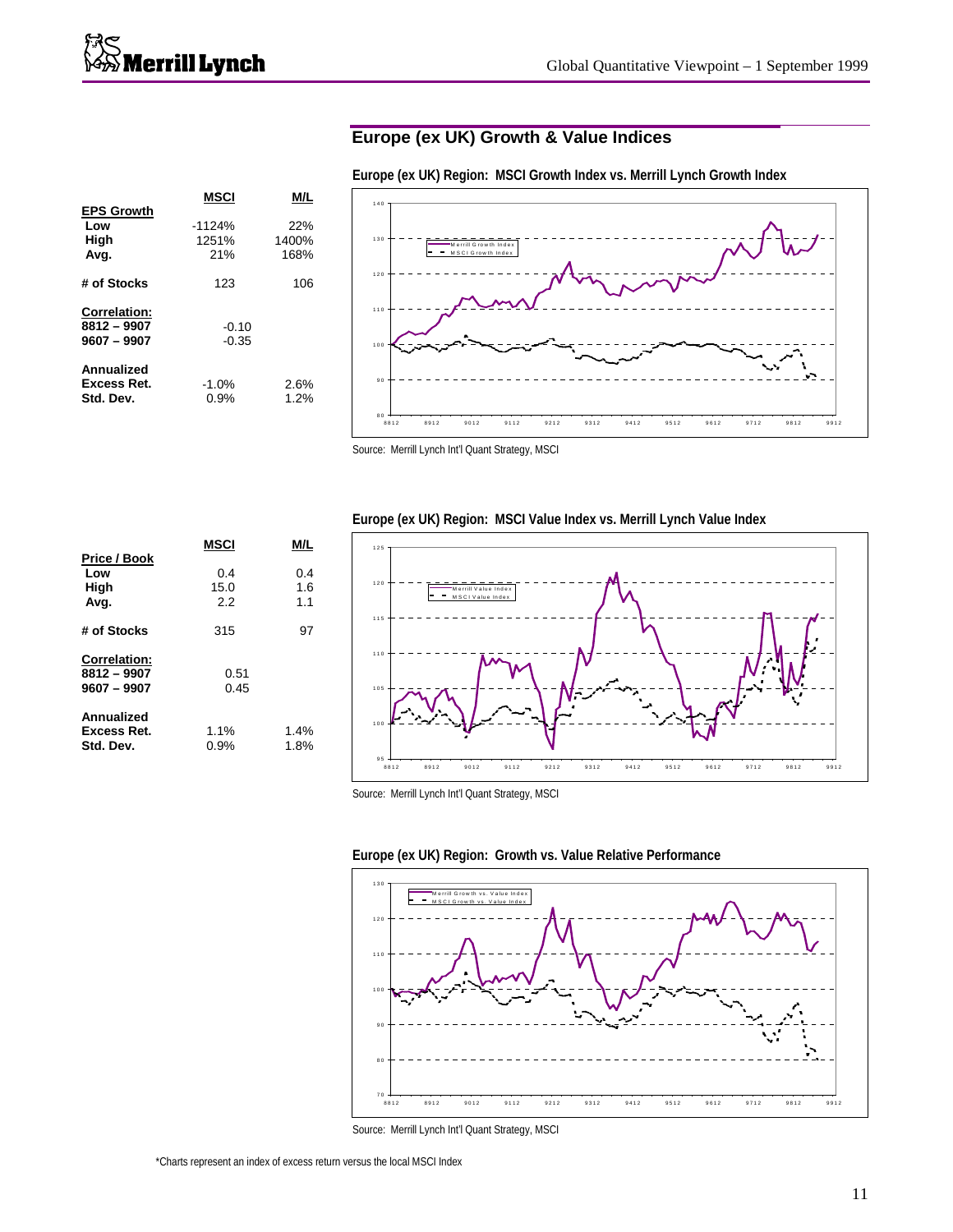# **EMU Growth & Value Indices**

|  | EMU Region: MSCI Growth Index vs. Merrill Lynch Growth Index |  |  |  |  |  |
|--|--------------------------------------------------------------|--|--|--|--|--|
|--|--------------------------------------------------------------|--|--|--|--|--|

|                                                     | MSCI                     |                      |
|-----------------------------------------------------|--------------------------|----------------------|
| <b>EPS Growth</b><br>Low<br>High<br>Avg.            | $-1124%$<br>1251%<br>24% | 22%<br>1400%<br>155% |
| # of Stocks                                         | 98                       | 94                   |
| <b>Correlation:</b><br>8812 - 9907<br>$9607 - 9907$ | $-0.05$<br>$-0.27$       |                      |
| Annualized<br>Excess Ret.<br>Std. Dev.              | $-1.5%$<br>0.9%          | 2.9%<br>1.3%         |



Source: Merrill Lynch Int'l Quant Strategy, MSCI

|                              | MSCI         | M/L        |
|------------------------------|--------------|------------|
| Price / Book                 | 0.4          |            |
| Low<br>High                  | 15.0         | 0.4<br>1.6 |
| Avg.                         | 2.1          | 1.1        |
| # of Stocks                  | 227          | 86         |
| <b>Correlation:</b>          |              |            |
| 8812 - 9907<br>$9607 - 9907$ | 0.43<br>0.39 |            |
|                              |              |            |
| Annualized                   |              |            |
| Excess Ret.                  | 1.6%         | 0.9%       |
| Std. Dev.                    | 0.9%         | 1.9%       |

### **EMU Region: MSCI Value Index vs. Merrill Lynch Value Index**







Source: Merrill Lynch Int'l Quant Strategy, MSCI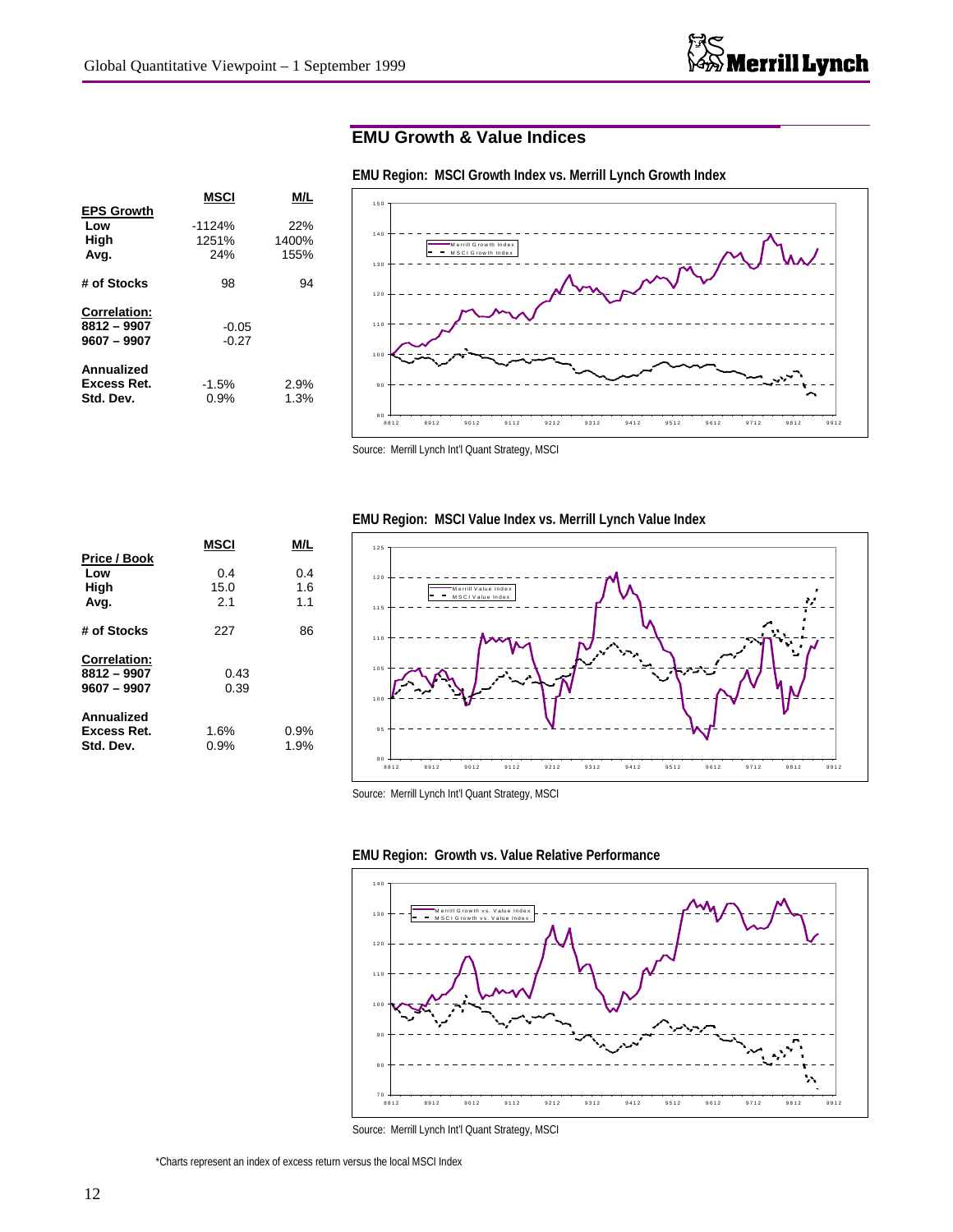# **FRANCE: Growth & Value Indices**

|                     | MSCI    | M/L  |
|---------------------|---------|------|
| <b>EPS Growth</b>   |         |      |
| Low                 | $-32%$  | 29%  |
| High                | 97%     | 500% |
| Avg.                | 17%     | 105% |
| # of Stocks         | 18      | 25   |
| <b>Correlation:</b> |         |      |
| 8812 - 9907         | 0.01    |      |
| $9607 - 9907$       | $-0.10$ |      |
| Annualized          |         |      |
| Excess Ret.         | $-0.2%$ | 4.9% |
| Std. Dev.           | 1.8%    | 2.1% |
|                     |         |      |

# 80 +<br>8812 100 120 140 160 <sub>18</sub> 200 8812 8912 9012 9112 9212 9312 9412 9512 9612 9712 9812 9912 M S C I G ro w th Ind ex M errill G row th Ind ex

**FRANCE: MSCI Growth Index vs. Merrill Lynch Growth Index**

|                                                     | MSCI              | M/L               |
|-----------------------------------------------------|-------------------|-------------------|
| Price / Book<br>Low<br>High<br>Avg.                 | 0.7<br>4.6<br>2.3 | 0.5<br>1.4<br>1.0 |
| # of Stocks                                         | 47                | 21                |
| <b>Correlation:</b><br>8812 - 9907<br>$9607 - 9907$ | 0.37<br>0.24      |                   |
| Annualized<br>Excess Ret.<br>Std. Dev.              | $-0.2%$<br>1.8%   | 1.7%<br>2.9%      |

### **FRANCE: MSCI Value Index vs. Merrill Lynch Value Index**



Source: Merrill Lynch Int'l Quant Strategy, MSCI





Source: Merrill Lynch Int'l Quant Strategy, MSCI

Source: Merrill Lynch Int'l Quant Strategy, MSCI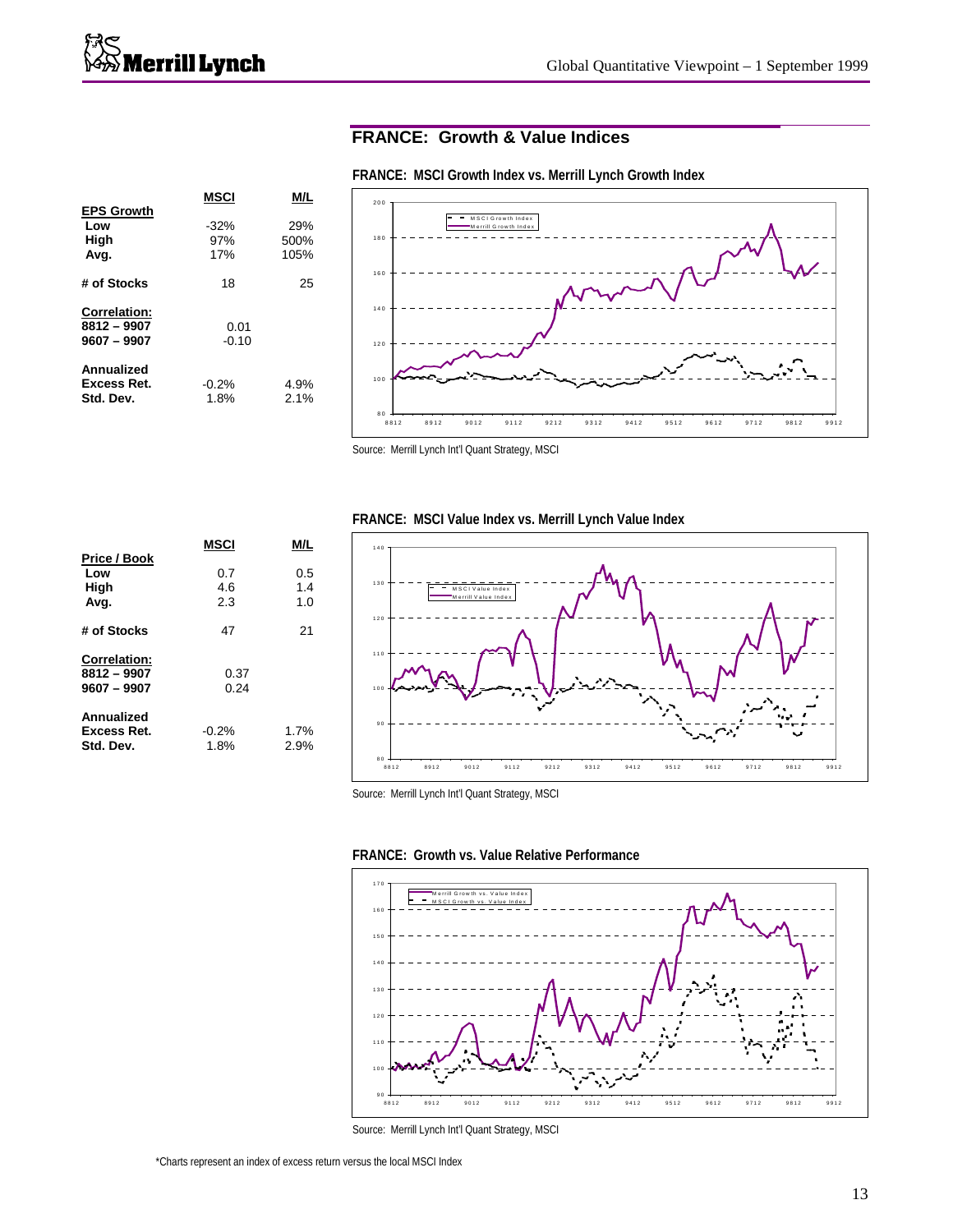# **GERMANY: Growth & Value Indices**

|                     | MSCI    | M/L  |
|---------------------|---------|------|
| <b>EPS Growth</b>   |         |      |
| Low                 | $-13%$  | 44%  |
| High                | 131%    | 192% |
| Avg.                | 28%     | 96%  |
| # of Stocks         | 17      | 22   |
| <b>Correlation:</b> |         |      |
| 8812 - 9907         | 0.03    |      |
| $9607 - 9907$       | $-0.01$ |      |
| Annualized          |         |      |
| Excess Ret.         | $-1.4%$ | 1.7% |
| Std. Dev.           | 1.4%    | 2.1% |
|                     |         |      |

8 5 9 0 9 5 100 105 110 115 120 125 8812 8912 9012 9112 9212 9312 9412 9512 9612 9712 9812 9912 M S C I G ro w th Inde x M errill G ro w th Ind ex

**GERMANY: MSCI Growth Index vs. Merrill Lynch Growth Index**

Source: Merrill Lynch Int'l Quant Strategy, MSCI

|                                                     | MSCI             | M/L               |
|-----------------------------------------------------|------------------|-------------------|
| Price / Book<br>Low<br>High<br>Avg.                 | 0.4<br>5.7<br>22 | 0.4<br>1.6<br>1.2 |
| # of Stocks                                         | 41               | 22                |
| <b>Correlation:</b><br>8812 - 9907<br>$9607 - 9907$ | 0.30<br>0.31     |                   |
| Annualized<br>Excess Ret.<br>Std. Dev.              | 1.3%<br>1.5%     | $-0.3%$<br>2.6%   |

### **GERMANY: MSCI Value Index vs. Merrill Lynch Value Index**







Source: Merrill Lynch Int'l Quant Strategy, MSCI

\*Charts represent an index of excess return versus the local MSCI Index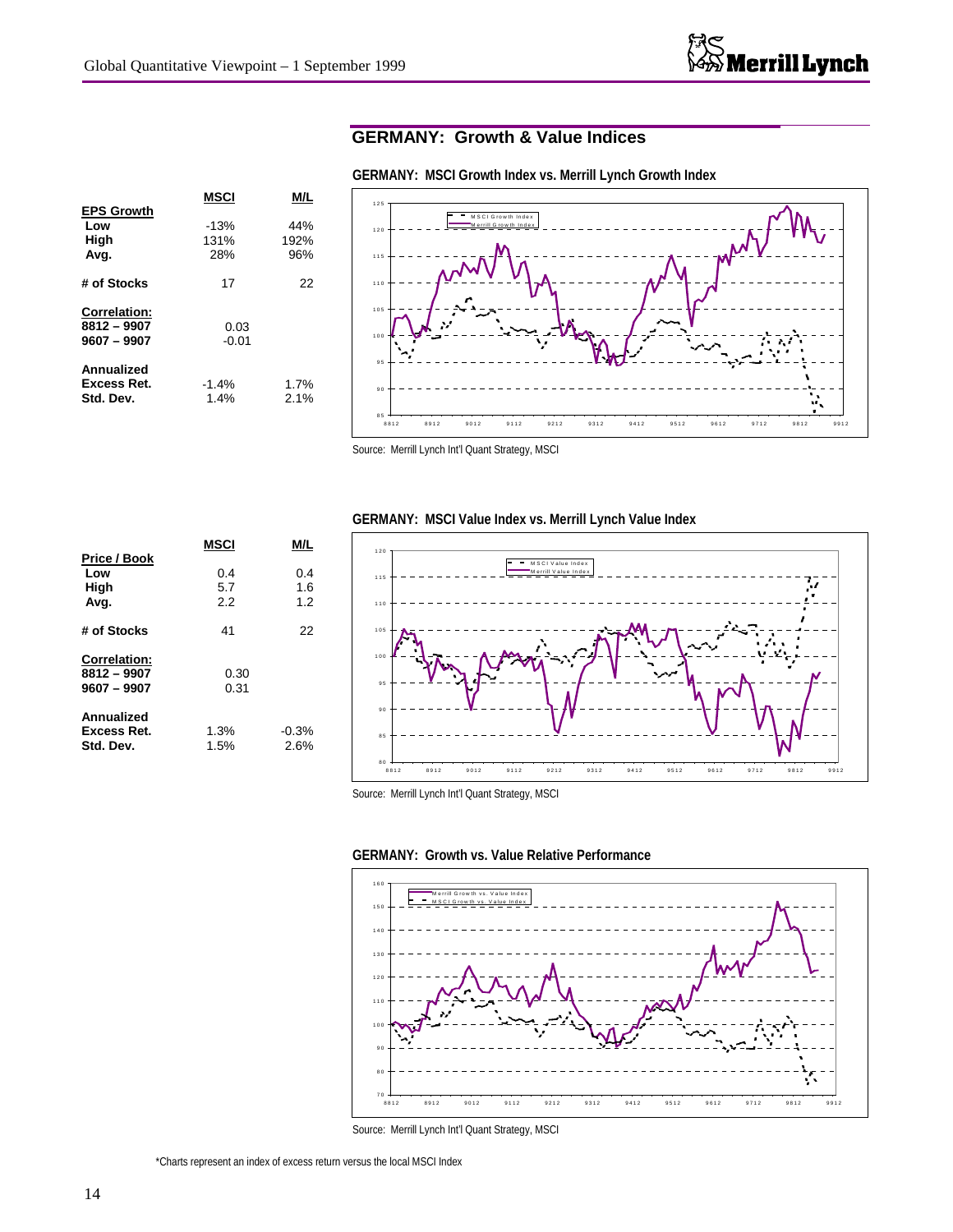# **ITALY: Growth & Value Indices**

|                                                     | <b>MSCI</b>             | M/L                  |
|-----------------------------------------------------|-------------------------|----------------------|
| <b>EPS Growth</b><br>Low<br>High<br>Avg.            | $-56%$<br>1251%<br>118% | 71%<br>1400%<br>377% |
| # of Stocks                                         | 13                      | 26                   |
| <b>Correlation:</b><br>8812 - 9907<br>$9607 - 9907$ | 0.07<br>$-0.37$         |                      |
| Annualized<br><b>Excess Ret.</b><br>Std. Dev.       | $-1.0%$<br>1.7%         | 3.2%<br>$2.1\%$      |



**ITALY: MSCI Growth Index vs. Merrill Lynch Growth Index**

Source: Merrill Lynch Int'l Quant Strategy, MSCI

### **ITALY: MSCI Value Index vs. Merrill Lynch Value Index**

|                                                     | MSCI              | M/L               |
|-----------------------------------------------------|-------------------|-------------------|
| Price / Book<br>Low<br>High<br>Avg.                 | 0.6<br>3.3<br>1.6 | 0.6<br>1.0<br>0.8 |
| # of Stocks                                         | 39                | 22                |
| <b>Correlation:</b><br>8812 - 9907<br>$9607 - 9907$ | 0.32<br>0.31      |                   |
| Annualized<br><b>Excess Ret.</b><br>Std. Dev.       | 1.2%<br>1.7%      | 3.4%<br>4.0%      |







Source: Merrill Lynch Int'l Quant Strategy, MSCI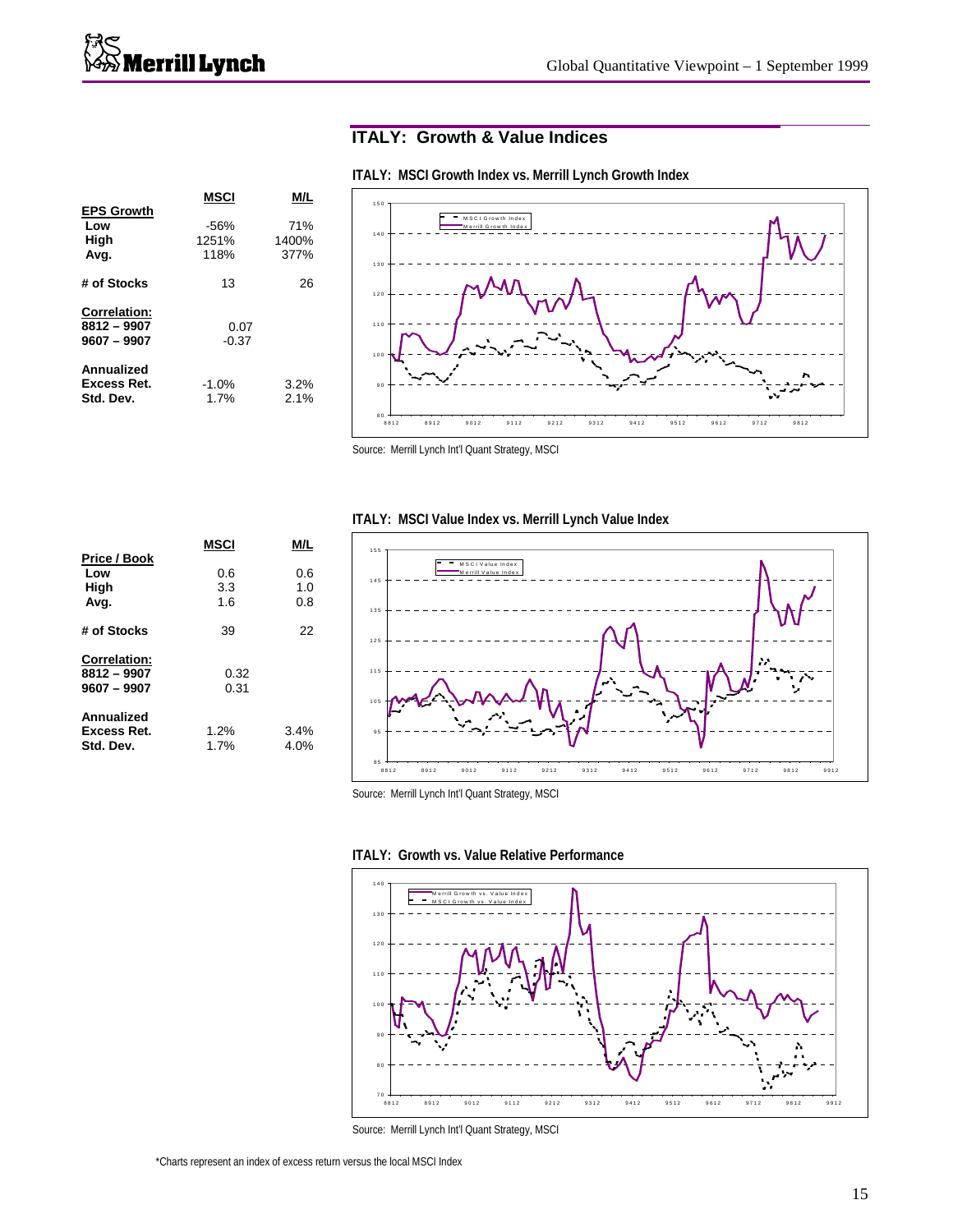# **NETHERLANDS: Growth & Value Indices**

|                     | MSCI    | M/   |
|---------------------|---------|------|
| <b>EPS Growth</b>   |         |      |
| Low                 | $-44%$  | 22%  |
| High                | 37%     | 40%  |
| Avg.                | 10%     | 29%  |
| # of Stocks         | 13      | 10   |
| <b>Correlation:</b> |         |      |
| 8812 - 9907         | 0.08    |      |
| $9607 - 9907$       | 0.02    |      |
| Annualized          |         |      |
| <b>Excess Ret.</b>  | $-3.0%$ | 1.3% |
| Std. Dev.           | 2.3%    | 2.5% |
|                     |         |      |

**NETHERLANDS: MSCI Growth Index vs. Merrill Lynch Growth Index**



Source: Merrill Lynch Int'l Quant Strategy, MSCI

|                                                     | MSCI             | M/L               |
|-----------------------------------------------------|------------------|-------------------|
| Price / Book<br>Low<br>High<br>Avg.                 | 0.4<br>7.0<br>22 | 0.4<br>1.4<br>1.1 |
| # of Stocks                                         | 12               | 10                |
| <b>Correlation:</b><br>8812 - 9907<br>$9607 - 9907$ | 0.25<br>0.30     |                   |
| Annualized<br><b>Excess Ret.</b><br>Std. Dev.       | 3.9%<br>1.9%     | $-3.5%$<br>3.3%   |

### **NETHERLANDS: MSCI Value Index vs. Merrill Lynch Value Index**







Source: Merrill Lynch Int'l Quant Strategy, MSCI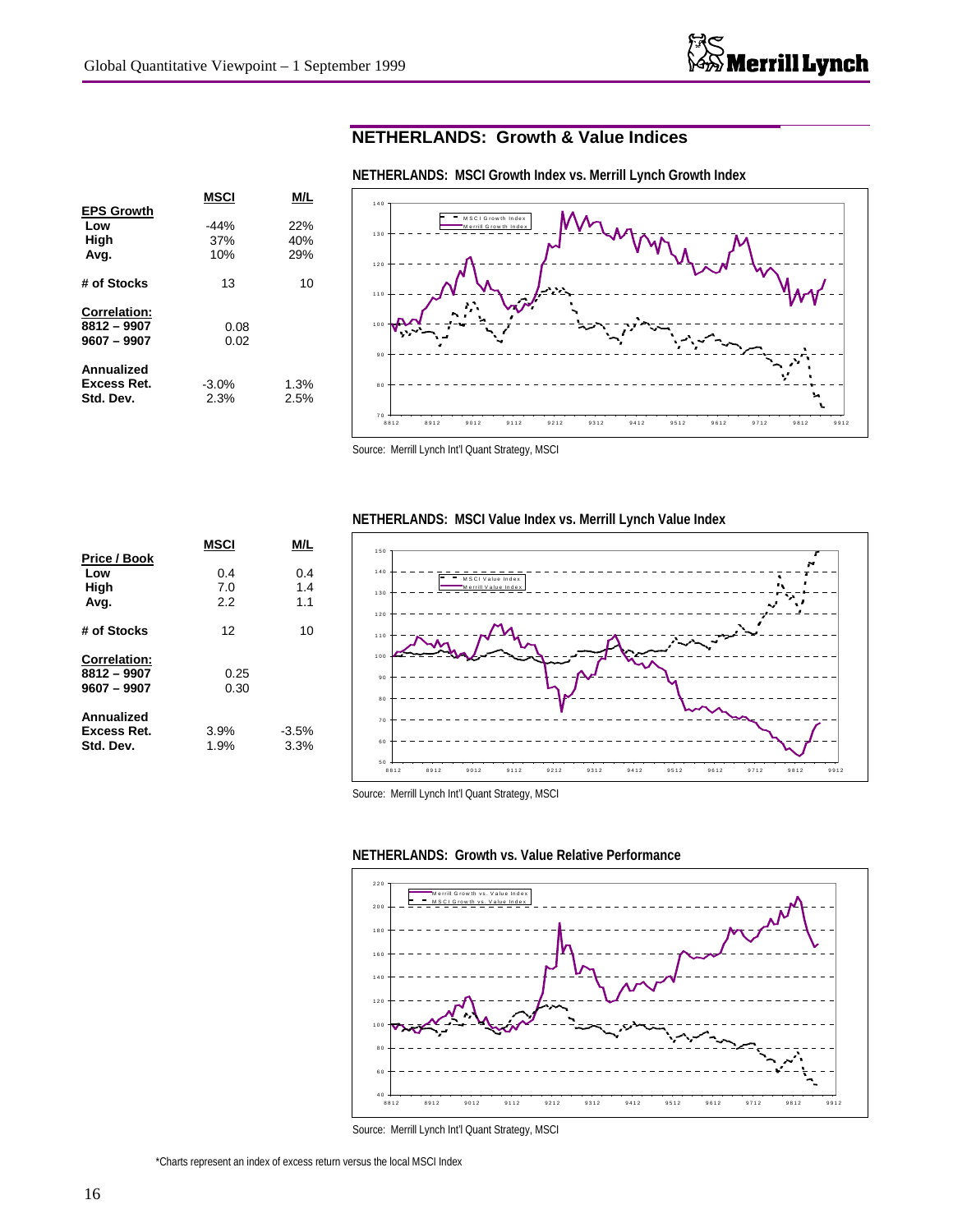# **SPAIN: Growth & Value Indices**

|                     | MSCI    | M/L  |
|---------------------|---------|------|
| <b>EPS Growth</b>   |         |      |
| Low                 | $-14%$  | 31%  |
| High                | 369%    | 471% |
| Avg.                | 43%     | 171% |
| # of Stocks         | 13      | 11   |
| <b>Correlation:</b> |         |      |
| 8812 - 9907         | $-0.04$ |      |
| $9607 - 9907$       | 0.09    |      |
| Annualized          |         |      |
| Excess Ret.         | $-2.9%$ | 1.1% |
| Std. Dev.           | 2.0%    | 2.6% |
|                     |         |      |



### **SPAIN: MSCI Growth Index vs. Merrill Lynch Growth Index**

Source: Merrill Lynch Int'l Quant Strategy, MSCI

|                                                     | MSCI              | M/L               |
|-----------------------------------------------------|-------------------|-------------------|
| Price / Book<br>Low<br>High<br>Avg.                 | 1.2<br>4.1<br>2.1 | 0.6<br>1.5<br>1.2 |
| # of Stocks                                         | 18                | 11                |
| <b>Correlation:</b><br>8812 - 9907<br>$9607 - 9907$ | 0.36<br>0.41      |                   |
| Annualized<br>Excess Ret.<br>Std. Dev.              | 2.8%<br>1.8%      | 4.7%<br>3.5%      |

### **SPAIN: MSCI Value Index vs. Merrill Lynch Value Index**







Source: Merrill Lynch Int'l Quant Strategy, MSCI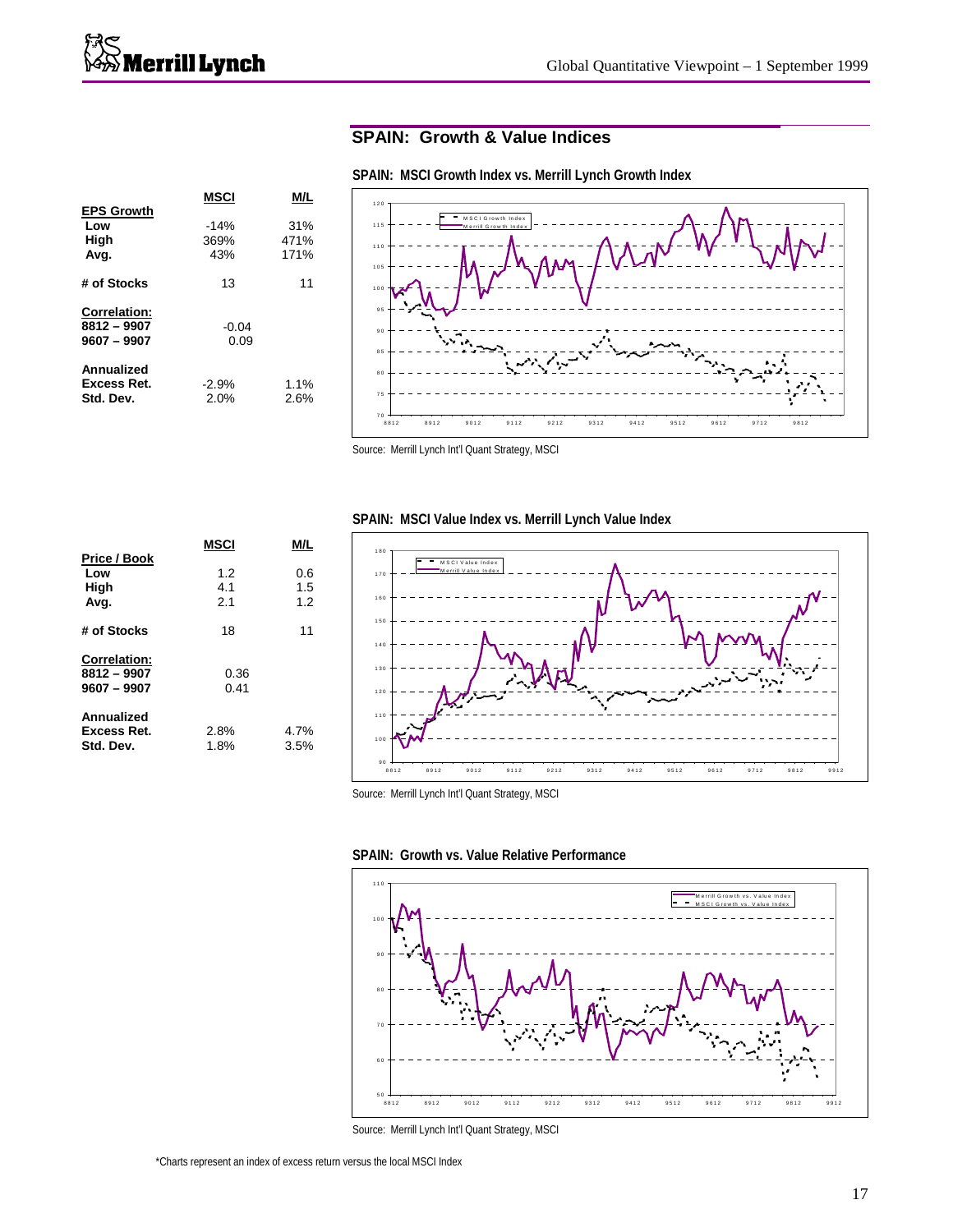# **SWITZERLAND: Growth & Value Indices**

**SWITZERLAND: MSCI Growth Index vs. Merrill Lynch Growth Index**

|                                               | MSCI               | M/L          |
|-----------------------------------------------|--------------------|--------------|
| <b>EPS Growth</b>                             |                    |              |
| Low<br>High                                   | 3%<br>22%          | 39%<br>787%  |
| Avg.                                          | 10%                | 228%         |
| # of Stocks                                   | 4                  | 12           |
| <b>Correlation:</b>                           |                    |              |
| 8812 - 9907<br>$9607 - 9907$                  | $-0.13$<br>$-0.42$ |              |
| Annualized<br><b>Excess Ret.</b><br>Std. Dev. | $-1.0%$<br>2.1%    | 1.0%<br>2.3% |

120 Ξ M S C I G ro w th Ind ex M e rrill G row th In dex 115 110 105 100 9 5 9 0 8 5 8 0 8812 8912 9012 9112 9212 9312 9412 9512 9612 9712 9812 9912

Source: Merrill Lynch Int'l Quant Strategy, MSCI



### **SWITZERLAND: MSCI Value Index vs. Merrill Lynch Value Index**







Source: Merrill Lynch Int'l Quant Strategy, MSCI

\*Charts represent an index of excess return versus the local MSCI Index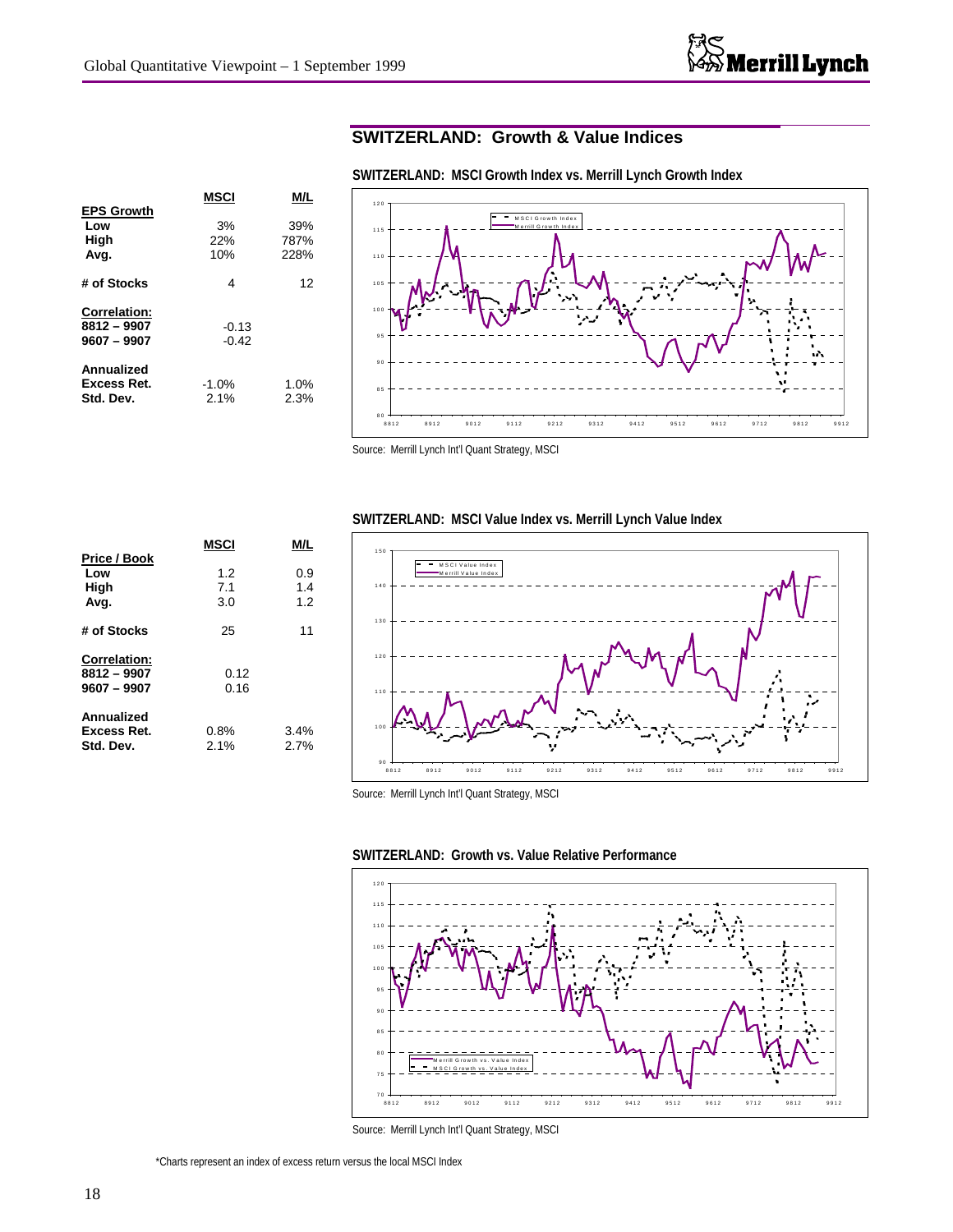### **UNITED KINGDOM: Growth & Value Indices**

|                     | MSCI    |      |
|---------------------|---------|------|
| <b>EPS Growth</b>   |         |      |
| Low                 | $-36%$  | 18%  |
| High                | 32%     | 332% |
| Avg.                | 28%     | 43%  |
| # of Stocks         | 17      | 38   |
| <b>Correlation:</b> |         |      |
| 8812 - 9907         | 0.09    |      |
| $9607 - 9907$       | $-0.17$ |      |
| Annualized          |         |      |
| Excess Ret.         | $-0.7%$ | 2.0% |
| Std. Dev.           | 1.2%    | 1.5% |
|                     |         |      |

**UNITED KINGDOM: MSCI Growth Index vs. Merrill Lynch Growth Index**



Source: Merrill Lynch Int'l Quant Strategy, MSCI

|                                                     | MSCI              | M/L               |
|-----------------------------------------------------|-------------------|-------------------|
| Price / Book<br>Low<br>High<br>Avg.                 | 0.5<br>7.9<br>2.5 | 0.5<br>1.4<br>1.0 |
| # of Stocks                                         | 94                | 37                |
| <b>Correlation:</b><br>8812 - 9907<br>$9607 - 9907$ | 0.52<br>0.58      |                   |
| Annualized<br>Excess Ret.<br>Std. Dev.              | 0.5%<br>1.2%      | 3.5%<br>2.3%      |

### **UNITED KINGDOM: MSCI Value Index vs. Merrill Lynch Value Index**







Source: Merrill Lynch Int'l Quant Strategy, MSCI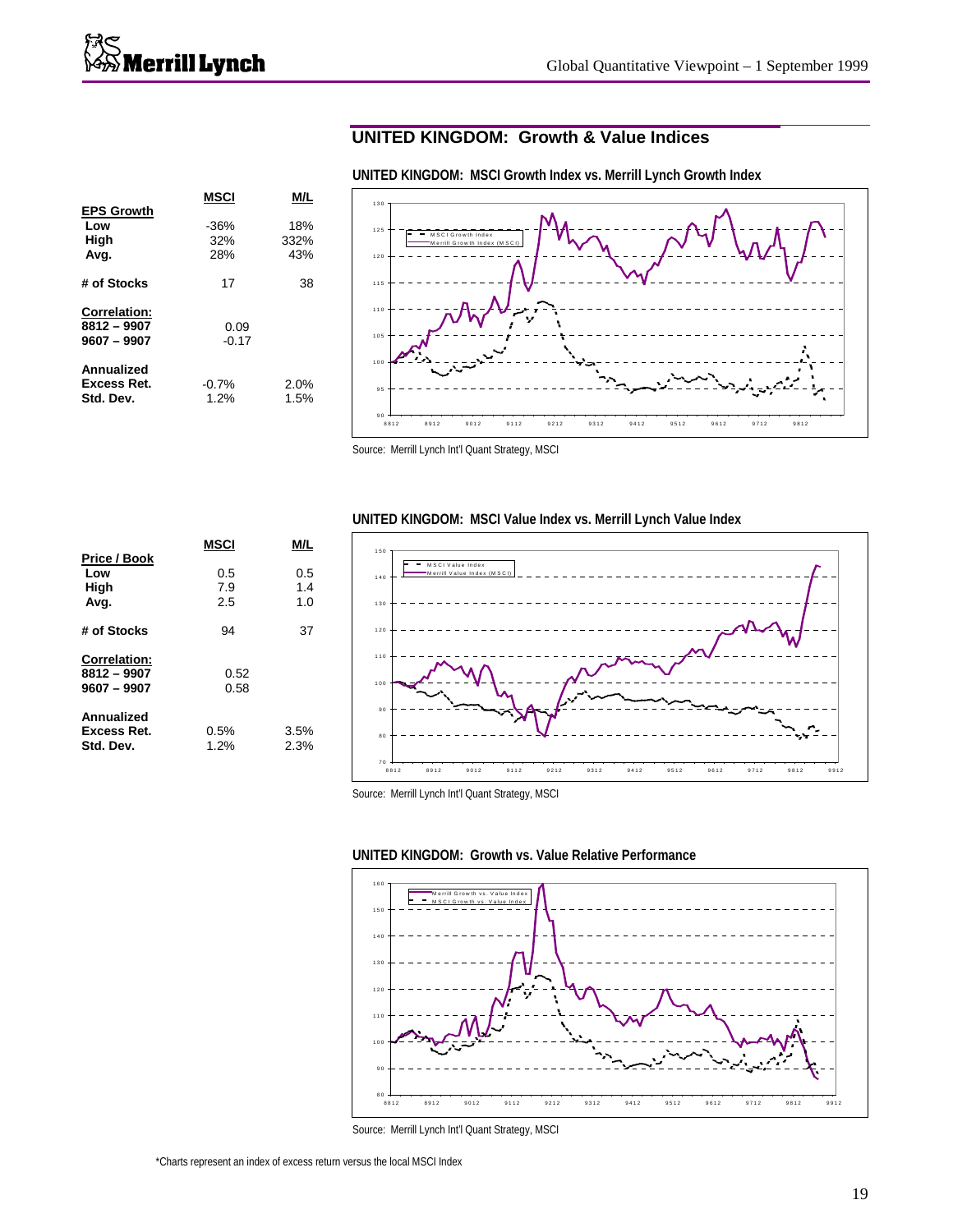| Merrill Lynch Pan-European Growth Index (7/31/1999) |  |  |
|-----------------------------------------------------|--|--|
|-----------------------------------------------------|--|--|

| <b>Company Name</b>       | Country               | Company Name              | Country               |
|---------------------------|-----------------------|---------------------------|-----------------------|
| ABB LTD                   | Switzerland           | KARSTADT AG               | Germany               |
| ADIDAS-SALOMON AG         | Germany               | KLOECKNER WERKE           | Germany               |
| AGIV AG                   | Germany               | KRONES AG                 | Germany               |
| <b>AIRTOURS</b>           | United Kingdom        | LA FONDIARIA ASSIC        | Italy                 |
| <b>ALSTOM</b>             | France                | LAGARDERE SCA             | France                |
| AMEC                      | United Kingdom        | LOGICA                    | <b>United Kingdom</b> |
| ANSALDO TRASPORTI         | Italy                 | LONMIN                    | United Kingdom        |
| ASS GEN DE FRANCE         | France                | <b>MAN AG</b>             | Germany               |
| AUTOSTRADE SPA            | Italy                 | METROVACESA               | Spain                 |
| AVA ALLG HANDELS V        | Germany               | MILANO ASSICURAZIO        | Italy                 |
| <b>BABCOCK BORSIG AG</b>  | Germany               | <b>MISYS</b>              | <b>United Kingdom</b> |
| <b>BALOISE-HLDGS</b>      | Switzerland           | <b>MOVENPICK HLDGS</b>    | Switzerland           |
| <b>BARCLAYS</b>           | <b>United Kingdom</b> | <b>NATL WESTMINSTER</b>   | <b>United Kingdom</b> |
| <b>BARRATT DEVEL</b>      | United Kingdom        | NH HOTELES                | Spain                 |
| BCA COMM ITALIANA         | Italy                 | NORD EST                  | France                |
| BCA DI ROMA               | Italy                 | NYCOMED AMERSHAM          | United Kingdom        |
| <b>BERISFORD</b>          | <b>United Kingdom</b> | OLIVETTI SPA              | Italy                 |
|                           | United Kingdom        |                           |                       |
| ΒG                        |                       | PARGESA HLDGS SA          | Switzerland           |
| <b>BHF-BANK AG</b>        | Germany               | PEARSON                   | <b>United Kingdom</b> |
| <b>BOSKALIS WESTMNSTR</b> | <b>Netherlands</b>    | PEUGEOT SA                | France                |
| <b>BOE NATL PARIS</b>     | France                | PHOENIX AG                | Germany               |
| <b>BRITISH AEROSPACE</b>  | <b>United Kingdom</b> | <b>PILKINGTON</b>         | United Kingdom        |
| <b>BRITISH ENERGY</b>     | United Kingdom        | PORSCHE AG                | Germany               |
| <b>BRITISH LAND CO</b>    | <b>United Kingdom</b> | PORTLAND VALDERRIV        | Spain                 |
| <b>BUHRMANN NV</b>        | Netherlands           | RAILTRACK GROUP           | <b>United Kingdom</b> |
| <b>CAMPOFRIO ALIMENTA</b> | Spain                 | RANDSTAD HLDGS NV         | <b>Netherlands</b>    |
| <b>CAP GEMINI</b>         | France                | <b>REMY COINTREAU</b>     | France                |
| <b>CENTRICA</b>           | <b>United Kingdom</b> | RENAULT(REGIE NTL         | France                |
| <b>CGIP</b>               | France                | RENO DE MEDICI            | Italy                 |
| CGU                       | United Kingdom        | <b>RENTOKIL INITIAL</b>   | <b>United Kingdom</b> |
| <b>CIMENTS FRANCAIS</b>   | France                | RHODIA                    | France                |
| CIR-COMPAGNIE INDS        | Italy                 | ROYAL BK SCOT GRP         | <b>United Kingdom</b> |
| <b>CLARINS</b>            | France                | RUTGERS AG                | Germany               |
| <b>CLUB MEDITERRANEE</b>  | France                | SAGE GROUP                | United Kingdom        |
| <b>COFIDE</b>             | Italy                 | SAN PAOLO-IMI SPA         | Italy                 |
| COMMERZBANK AG            | Germany               | SCHINDLER-HLDG AG         | Switzerland           |
| <b>CREDIT LYONNAIS</b>    | France                | SEAT-PAGINE GIALLE        | Italy                 |
| <b>CREDIT SUISSE GRP</b>  | Switzerland           |                           |                       |
|                           |                       | SECURICOR                 | United Kingdom        |
| DAILY MAIL&GEN TST        | United Kingdom        | SEMA GROUP                | <b>United Kingdom</b> |
| DAIMLERCHRYSLER AG        | Germany               | SGE                       | France                |
| <b>DAMART SA</b>          | France                | <b>SIDEL</b>              | France                |
| <b>DBV-WINTERTHUR HLD</b> | Germany               | SIG SCHW IND HG AG        | Switzerland           |
| DEUTSCHE BANK AG          | Germany               | SIGNET GROUP              | <b>United Kingdom</b> |
| DEUTZ AG                  | Germany               | <b>SIMCO</b>              | France                |
| EL AGUILA SA              | Spain                 | <b>SLOUGH ESTATES</b>     | United Kingdom        |
| ESCADA AG                 | Germany               | SMI(SOC MET ITAL)         | Italy                 |
| <b>FAB AUTOM RENAULT</b>  | Spain                 | SOC GENERALE              | France                |
| FOM CONST Y CONTRA        | Spain                 | <b>ST.JAMES PLACE CAP</b> | <b>United Kingdom</b> |
| FORBO HLDGS AG            | Switzerland           | STAGECOACH HLDGS          | United Kingdom        |
| <b>GETRONICS NV</b>       | Netherlands           | STEFANEL SPA              | Italy                 |
| <b>GROUPE ANDRE SA</b>    | France                | <b>SUEZ LYONN EAUX</b>    | France                |
| <b>GROUPE GTM</b>         | France                | T.I.M.SPA                 | Italy                 |
| <b>GRUPO DRAGADOS SA</b>  | Spain                 | <b>TAYLOR WOODROW</b>     | <b>United Kingdom</b> |
| HAGEMEYER                 | <b>Netherlands</b>    | <b>TF1 - TV FRANCAISE</b> | France                |
| HAMMERSON                 | <b>United Kingdom</b> | THYSSEN KRUPP AG          | Germany               |
| <b>HAVAS ADVERTISING</b>  | France                | TRANSPORT DEV GRP         | United Kingdom        |
| <b>HAYS</b>               | <b>United Kingdom</b> |                           |                       |
|                           |                       | UNION ELEC FENOSA         | Spain                 |
| <b>HEINEKEN HOLDING</b>   | Netherlands           | URALITA                   | Spain                 |
| HERO AG                   | Switzerland           | <b>VEDIOR</b>             | <b>Netherlands</b>    |
| <b>HILTON GROUP</b>       | United Kingdom        | <b>VNU NV</b>             | <b>Netherlands</b>    |
| <b>IHC CALAND NV</b>      | Netherlands           | WIMPEY(GEORGE)            | <b>United Kingdom</b> |
| <b>IMPERIAL TOBACCO</b>   | United Kingdom        | <b>WOOLWICH</b>           | United Kingdom        |
| <b>IMPREGILO SPA</b>      | Italy                 | WPP GROUP                 | United Kingdom        |
| INA(IST NAZ ASS)          | Italy                 | ZANDERS FEINPAPIER        | Germany               |
| <b>INMOBILIARIA URBIS</b> | Spain                 |                           |                       |
| INTERSHOP HLDG AG         | Switzerland           |                           |                       |
| <b>ITALCEMENTI</b>        | Italy                 |                           |                       |
| ITALGAS(SOC ITAL)         | Italy                 |                           |                       |
|                           |                       |                           |                       |

JULIUS BAER HLDG Switzerland Source: Merrill Lynch Int'l Quantitative Strategy, MSCI

ITALMOBILIARE ltaly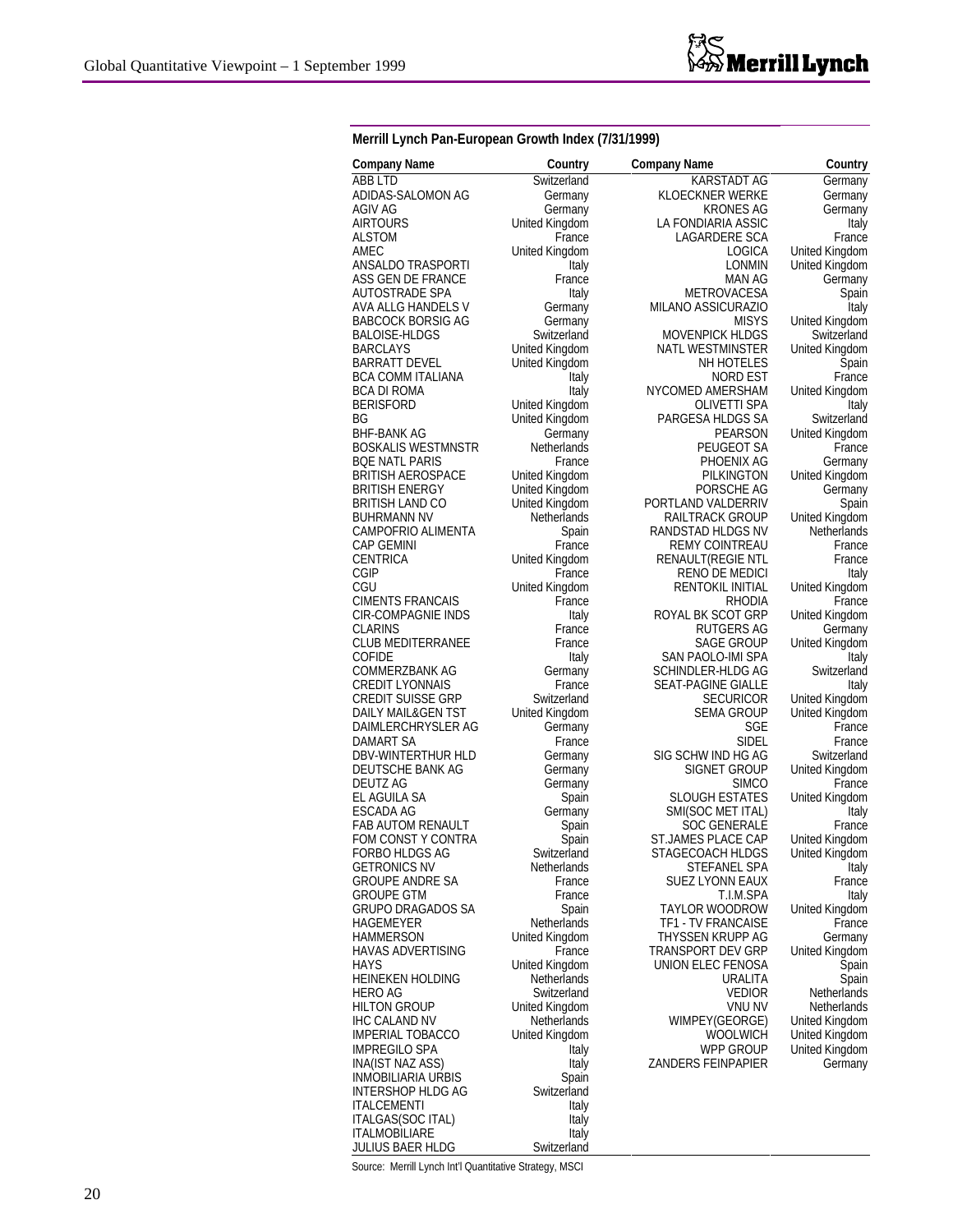### **Merrill Lynch Pan-European Value Index (7/31/1999)**

| <b>Company Name</b><br>3I GROUP                | Country                     | <b>Company Name</b>                        | Country                           |
|------------------------------------------------|-----------------------------|--------------------------------------------|-----------------------------------|
| ACERALIA CORP SIDE                             | <b>United Kingdom</b>       | KLM<br>KON NEDLLOYD NV                     | Netherlands<br><b>Netherlands</b> |
| ANGLIAN WATER                                  | Spain<br>United Kingdom     | <b>KRONES AG</b>                           |                                   |
| ARCADIA GROUP                                  | United Kingdom              | <b>LAND SECURITIES</b>                     | Germany<br><b>United Kingdom</b>  |
| ASSOCD BRIT FOODS                              |                             | LEGRIS                                     | France                            |
| ASSOCD BRIT PORTS                              | United Kingdom              | <b>MAGNETI MARELLI</b>                     |                                   |
|                                                | United Kingdom              | MAN AG                                     | Italy<br>Germany                  |
| AUMAR(AUT DEL MAR)                             | Spain<br>Spain              | <b>MEPC</b>                                | <b>United Kingdom</b>             |
| AZUCARERA EBRO AGR<br>BALOISE-HLDGS            | Switzerland                 | <b>METALEUROP SA</b>                       | France                            |
| <b>BANKGESELL BERLIN</b>                       | Germany                     | <b>MFI FURNITURE GRP</b>                   | <b>United Kingdom</b>             |
| <b>BHF-BANK AG</b>                             | Germany                     | MICHELIN(CGDE)                             | France                            |
| <b>BILFINGER &amp; BERGER</b>                  | Germany                     | MONTEDISON SPA                             | Italy                             |
| <b>BOBST AG</b>                                | Switzerland                 | <b>MONTEFIBRE</b>                          | Italy                             |
| <b>BOBST AG</b>                                | Switzerland                 | <b>MOVENPICK HLDGS</b>                     | Switzerland                       |
| <b>BODEGAS Y BEBIDAS</b>                       | Spain                       | <b>NATEXIS BOE</b>                         | France                            |
| <b>BONGRAIN SA</b>                             | France                      | NORD EST                                   | France                            |
| <b>BRITANNIC</b>                               | United Kingdom              | NORWICH UNION                              | <b>United Kingdom</b>             |
| <b>BRITISH AIRWAYS</b>                         | United Kingdom              | PARGESA HLDGS SA                           | Switzerland                       |
| <b>BRITISH LAND CO</b>                         | United Kingdom              | <b>PECHINEY</b>                            | France                            |
| <b>BRITISH STEEL</b>                           | United Kingdom              | PEUGEOT SA                                 | France                            |
| <b>BROCACEF HOLDING</b>                        | <b>Netherlands</b>          | PHOENIX AG                                 | Germany                           |
|                                                |                             | PILKINGTON                                 |                                   |
| BURGO(CARTIERE)SPA<br>CAFFARO SPA              | Italy<br>Italy              | PIRELLI & CO                               | <b>United Kingdom</b>             |
| CATE TEN KON                                   | Netherlands                 | <b>REMY COINTREAU</b>                      | Italy<br>France                   |
| CGU                                            |                             | ROYAL&SUN ALLIANCE                         | United Kingdom                    |
| <b>CHARGEURS</b>                               | United Kingdom<br>France    | SAFEWAY                                    |                                   |
| COATS VIYELLA                                  | United Kingdom              |                                            | <b>United Kingdom</b><br>Italy    |
| COCA-COLA BEVERAGE                             | United Kingdom              | SAI(SOC ASSIC)<br>SAIRGROUP                | Switzerland                       |
| <b>COMMERZBANK AG</b>                          | Germany                     | SALAMANDER AG                              | Germany                           |
| CORP MAPFRE SA                                 | Spain                       | SCHMALBACH LUBECA                          | Germany                           |
| <b>COURTAULDS TEXTILE</b>                      | United Kingdom              | SEVERN TRENT                               | <b>United Kingdom</b>             |
| <b>CPR</b>                                     | France                      | SIG SCHW IND HG AG                         | Switzerland                       |
| <b>CREDIT LYONNAIS</b>                         | France                      | <b>SLOUGH ESTATES</b>                      | <b>United Kingdom</b>             |
| <b>CREDITO FONDIARIO</b>                       | Italy                       | SMI(SOC MET ITAL)                          | Italy                             |
| CRISTALE ESPANOLA                              | Spain                       | SNIA SPA                                   | Italy                             |
| DANIELI & C                                    | Italy                       | <b>SOC AIR FRANCE</b>                      | France                            |
| DELTA                                          | United Kingdom              | SOMMER-ALLIBERT                            | France                            |
| DRAGERWERK AG                                  | Germany                     | SOPAF                                      | Italy                             |
| DYCKERHOFF AG                                  | Germany                     | STOREHOUSE                                 | <b>United Kingdom</b>             |
| ELEMENTIS                                      | <b>United Kingdom</b>       | STORK NV                                   | <b>Netherlands</b>                |
| ERAMET                                         | France                      | STRABAG AG                                 | Germany                           |
| <b>ERCROS SA</b>                               | Spain                       | <b>SWISS LIFE</b>                          | Switzerland                       |
| ERIDANIA BEGHIN SA                             | France                      | SYLEA                                      | France                            |
| EURAFRANCE                                     | France                      | TABLEROS DE FIBRAS                         | Spain                             |
| EURO DISNEY SCA                                | France                      | <b>TAYLOR WOODROW</b>                      | <b>United Kingdom</b>             |
| EUROPISTAS CESA                                | Spain                       | THISTLE HOTELS                             | <b>United Kingdom</b>             |
| <b>FAB AUTOM RENAULT</b>                       | Spain                       | <b>TRANSPORT DEV GRP</b>                   | United Kingdom                    |
| FAG KUGELFISCHER                               | Germany                     | UNIONE IMMOBILIARE                         | Italy                             |
| <b>FIAT SPA</b>                                | Italy                       | <b>UNIPOL</b>                              | Italy                             |
| <b>FIAT SPA</b>                                | Italy                       | <b>USINOR</b>                              | France                            |
| FORBO HLDGS AG                                 | Switzerland                 | UTD ASSURANCE GRP                          | <b>United Kingdom</b>             |
| <b>GAMMA HLDG NV</b>                           | Netherlands                 | VALLOUREC(USIN A T                         | France                            |
| <b>GREAT PORTLAND EST</b>                      | <b>United Kingdom</b>       | VARTA AG                                   | Germany                           |
| <b>GREENALLS GROUP</b>                         | <b>United Kingdom</b>       | VIB NV                                     | <b>Netherlands</b>                |
| HAMMERSON                                      | <b>United Kingdom</b>       | <b>VICKERS</b>                             | <b>United Kingdom</b>             |
| <b>HELVETIA PATRIA</b>                         | Switzerland                 | VILLEROY & BOCH AG                         | Germany                           |
| <b>HERLITZ AG</b>                              |                             | <b>VOLKSWAGEN AG</b>                       |                                   |
| <b>HERLITZ AG</b>                              | Germany                     | WALTER BAU AG(WTB)                         | Germany<br>Germany                |
|                                                | Germany                     |                                            |                                   |
| HIDROEL CANTABRICO<br><b>HOLLANDSCHE BETON</b> | Spain<br><b>Netherlands</b> | WALTER BAU AG(WTB)<br><b>WERELDHAVE NV</b> | Germany<br><b>Netherlands</b>     |
|                                                |                             |                                            |                                   |
| HOOGOVENS(KON)                                 | <b>Netherlands</b>          | WILSON(C) HLDGS                            | <b>United Kingdom</b>             |
| IFI(ISTIT FIN IND)                             | Italy                       | WIMPEY(GEORGE)                             | United Kingdom                    |
| <b>IFIL(IST FIN ITAL)</b>                      | Italy                       | <b>ZANDERS FEINPAPIER</b>                  | Germany                           |
| IFIL(IST FIN ITAL)                             | Italy                       | ZELLWEGER LUWA AG                          | Switzerland                       |
| IKB DT INDUSTRIEBK                             | Germany                     |                                            |                                   |
| <b>IMPREGILO SPA</b>                           | Italy                       |                                            |                                   |
| <b>INCHCAPE</b>                                | United Kingdom              |                                            |                                   |
| <b>ITALCEMENTI</b>                             | Italy                       |                                            |                                   |
| <b>ITALMOBILIARE</b>                           | Italy                       |                                            |                                   |

KELDA GROUP United Kingdom Source: Merrill Lynch Int'l Quantitative Strategy, MSCI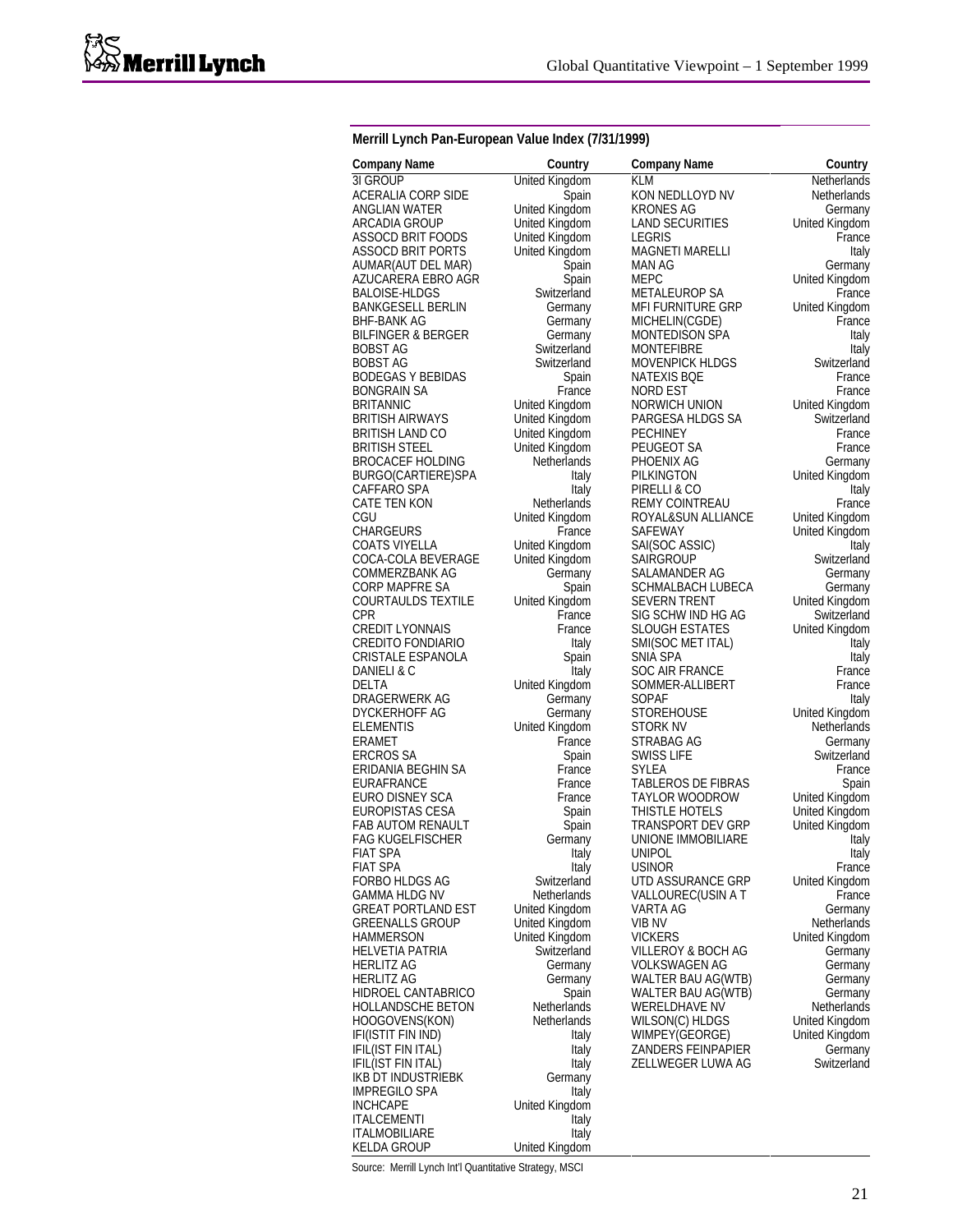Copyright 1999 Merrill Lynch, Pierce, Fenner & Smith Limited, which is the space of the methand on proved for publication in the United Kingdom by Merrill Lynch, Pierce, Fenner & Smith Limited, which is the methand (MLPF&S